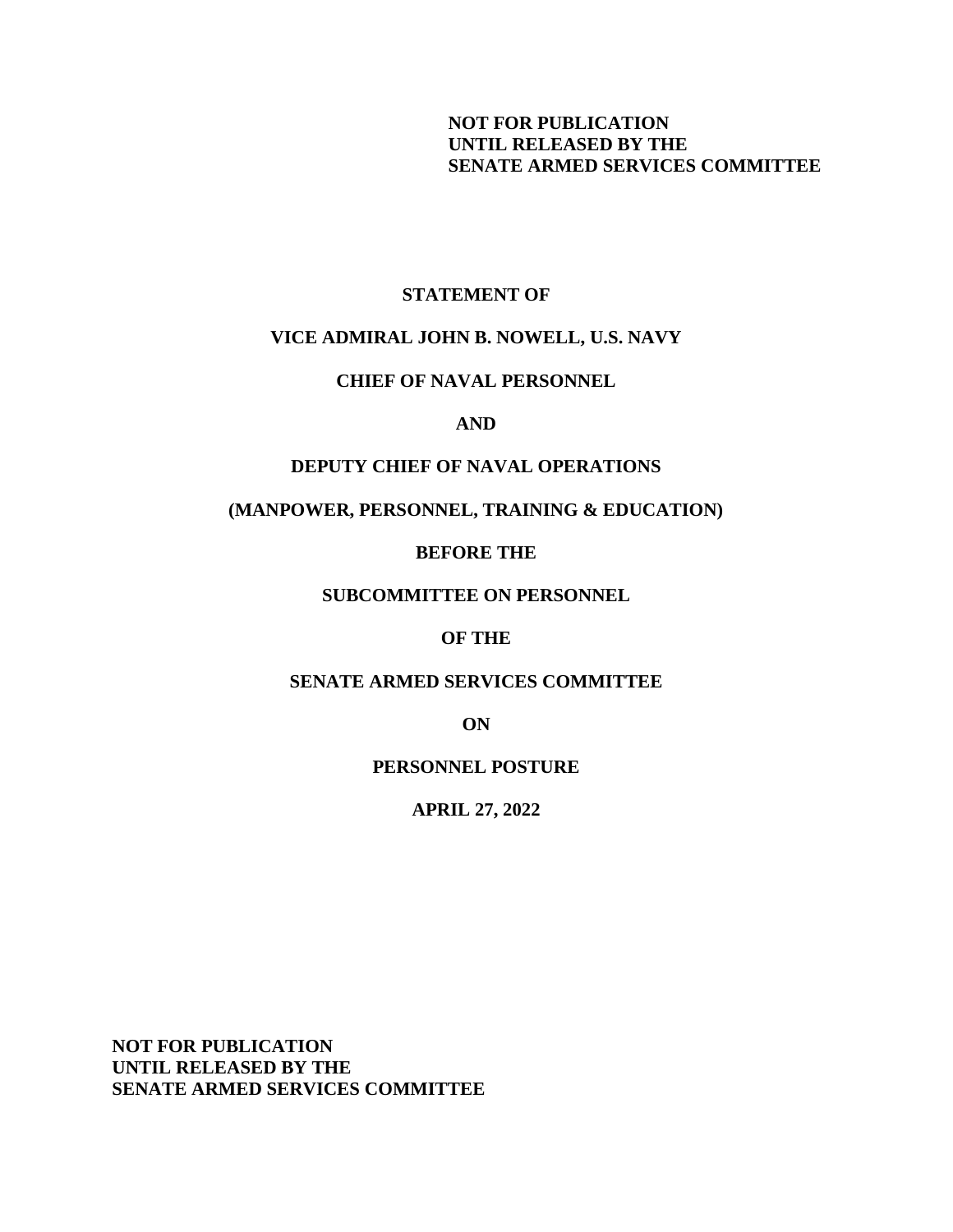### **INTRODUCTION**

Chairwoman Gillibrand, Ranking Member Tillis, and distinguished Members of the Personnel Subcommittee, thank you for the opportunity to appear before you today to discuss our most important strategic asset, our people. As stated in the One Navy-Marine Corps Team: Strategic Guidance from the Secretary of the Navy and the Chief of Naval Operations (CNO) Navigation Plan, Sailors remain our competitive warfighting advantage and are the true source of our naval power. To maintain our advantage at sea and win in long-term strategic competition, MyNavy HR continues to implement, evaluate, and improve our personnel programs and policies to help attract, develop, and manage the most talented and diverse workforce possible.

# **ATTRACTING TALENT**

MyNavy HR is dedicated to attracting the best talent our nation has to offer. We have improved the efficiency of our recruiting organization through realignment, transformation, workforce improvements, and policy changes. Our digital Forged by the Sea marketing and advertising campaign targets diverse high quality recruits, whose online media consumption has continued to increase. However, as COVID-19 transitions from a pandemic to endemic, we are beginning to witness an increased competition for talent. In March 2022, the unemployment rate dropped to 3.6 percent while wages continue to grow. Strong economic conditions in the U.S., like those characterizing periods of expansions, tend to challenge Navy's ability to meet recruiting and retention requirements. The COVID-19 recession had strikingly different economic effects from other U.S. recessions with marked differences in depth, duration, types of sectors and workers affected as well as the policy response. While lessons learned from the endemic are ongoing, we are mindful that insights gleaned from previous recessions may not shed light on our current recruiting and retention environment. We consistently monitor economic conditions and reassess the important role they play in understanding how we effectively manage our talent. We continue to leverage our competitive pay and benefits package, talent management initiatives, and MyNavy HR service delivery in order to meet our recruiting and retention goals.

### **Enlisted Recruiting**

MyNavy HR remains committed to removing barriers to entry and improving the diversity of our Navy. We are reshaping efforts to better address underrepresented groups, refining strategies to drill down to generational interests and behavior, and leveraging a wholeperson concept in all recruiting and accessions efforts. For Fiscal Year (FY) 2021, MyNavy HR achieved 100 percent enlisted accession mission for the Active Component (AC) (33,559/33,400) and non-prior service requirements for the Reserve Component (RC) (2,733/2,625). COVID-19 continued to affect our recruiters' ability to leverage in-person events, reduced access to high school students and in-person traffic to recruiting stations. As a result, national advertising remains critical to the mission for awareness and lead generation. MyNavy HR deployed a cloud-based enterprise Customer Relationship Management (eCRM) Mobile Application and augmented digital tools to assist recruiters with virtually engaging future Sailors and potential applicants. In addition to digital initiatives, MyNavy HR continued to leverage enlistment bonuses and other virtual tools.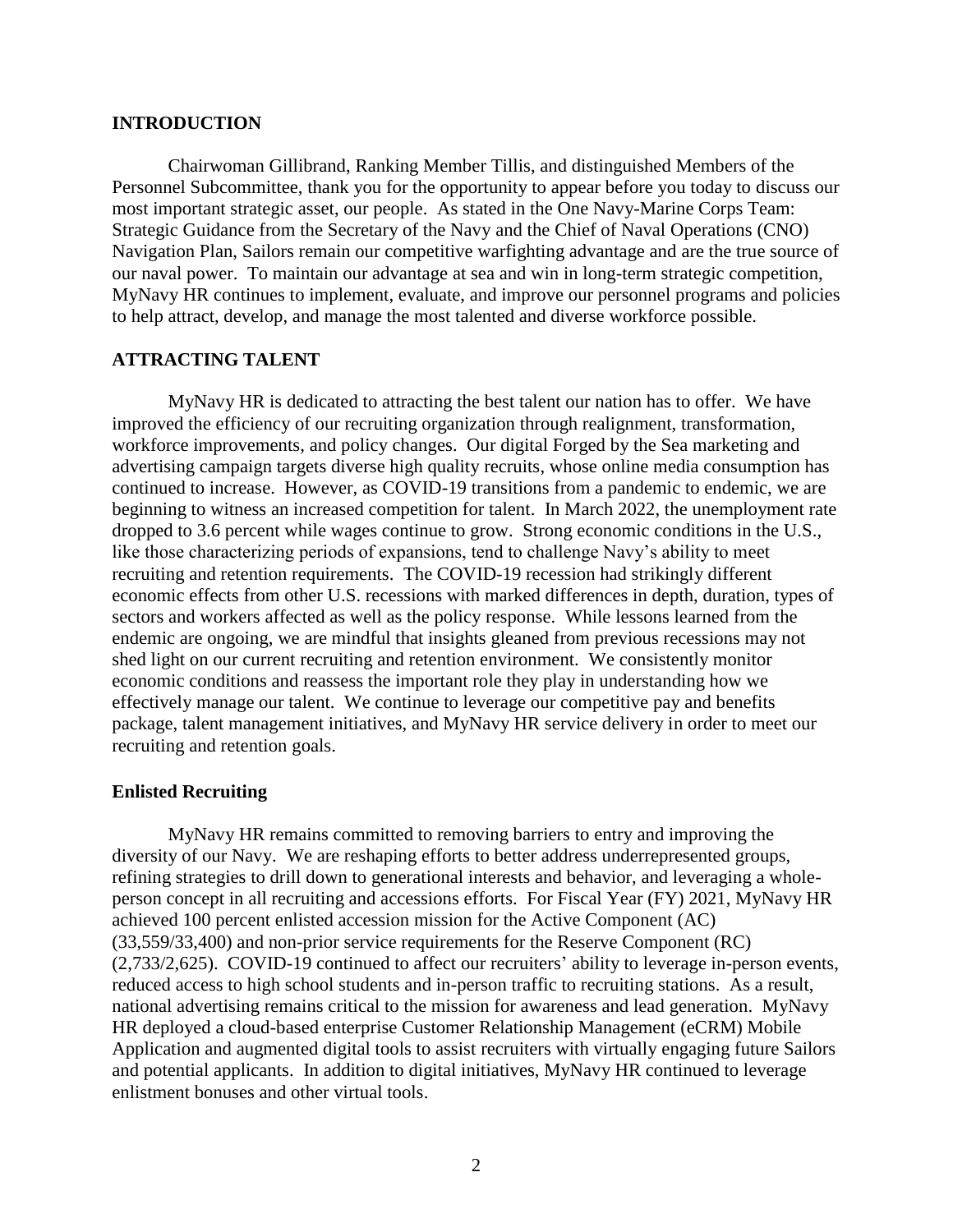The recruiting environment remains challenging to meet the FY22 AC and RC enlisted accession mission of 33,400 and 7,400, respectively. Youth propensity to serve in the military declined from 13 percent in 2018 to nine percent in 2021. Youth eligibility for service also remains low, with two percent of the target market being high academic quality, propensed to serve, and both medically and legally eligible to serve without a waiver. Competition for this talent has resulted in MyNavy HR contracting applicants into the Delayed Entry Program at a slower rate than shipping future Sailors to Recruit Training Command (RTC).

To improve the contract rate and better enable our recruiters, we are working towards expanding the eligible market and enhancing Navy's competitiveness. E-Talent Teams were established to engage the market virtually; driving interest in Navy careers while generating leads for recruiters to engage. The eCRM system continues to be updated, which will save recruiters time by minimizing their administrative workload, allowing them to focus on engaging with potential applicants. Additionally, MyNavy HR recently expanded waivers for tattoos, age restrictions, and Armed Forces Qualification Test score requirements. We also raised the enlistment bonus ceiling to \$50,000 and we are providing \$25,000 to all Future Sailors that ship before July 2022. Our marketing and advertising strategy continues to focus on the digital recruiting environment, highlighting real, authentic stories from actual Sailors addressing the barriers, concerns and key motivators to joining.

## **Officer Recruiting**

Our commissioning programs through the United States Naval Academy (USNA), Naval Reserve Officers Training Corps (NROTC), and Officer Candidate School (OCS) continue to be popular. In FY21, MyNavy HR attained 99 percent of the AC (2,492 of 2,524) and 71 percent (941 of 1,319) of the RC officer mission. The primary challenge for the FY22 AC and RC officer mission of 2,468 and 1,350, respectively, is today's incredibly competitive labor market. To mitigate this challenge and improve opportunities for diverse officer candidates, MyNavy HR implemented a number of major initiatives:

- Junior Officer Diversity Outreach program partners with Unrestricted Line Officers (URLs) to share their Navy experiences with college students within underrepresented communities throughout the country.
- Baccalaureate Degree Completion Program provides financial incentives to college students to complete baccalaureate degree requirements and attend OCS to earn a commission.
- URL In-Service Procurement Program provides an officer commission pathway for active-duty enlisted personnel who meet eligibility criteria.

Additionally, the NROTC Preparatory Program (NPP) continues to expand NROTC scholarship opportunities by selecting applicants who show great potential via grades, character, and extra-curricular activities, but may lack resources available at more advanced high schools. NPP enhances midshipmen candidates' mental and physical foundations, better preparing them for success in the NROTC program. In Academic Year (AY) 2019-2020, the program's second year, 67 midshipmen candidates enrolled in NPP, of which 49 students successfully completed their prep year and selected for follow-on NROTC scholarships. During AY 2020-2021, 109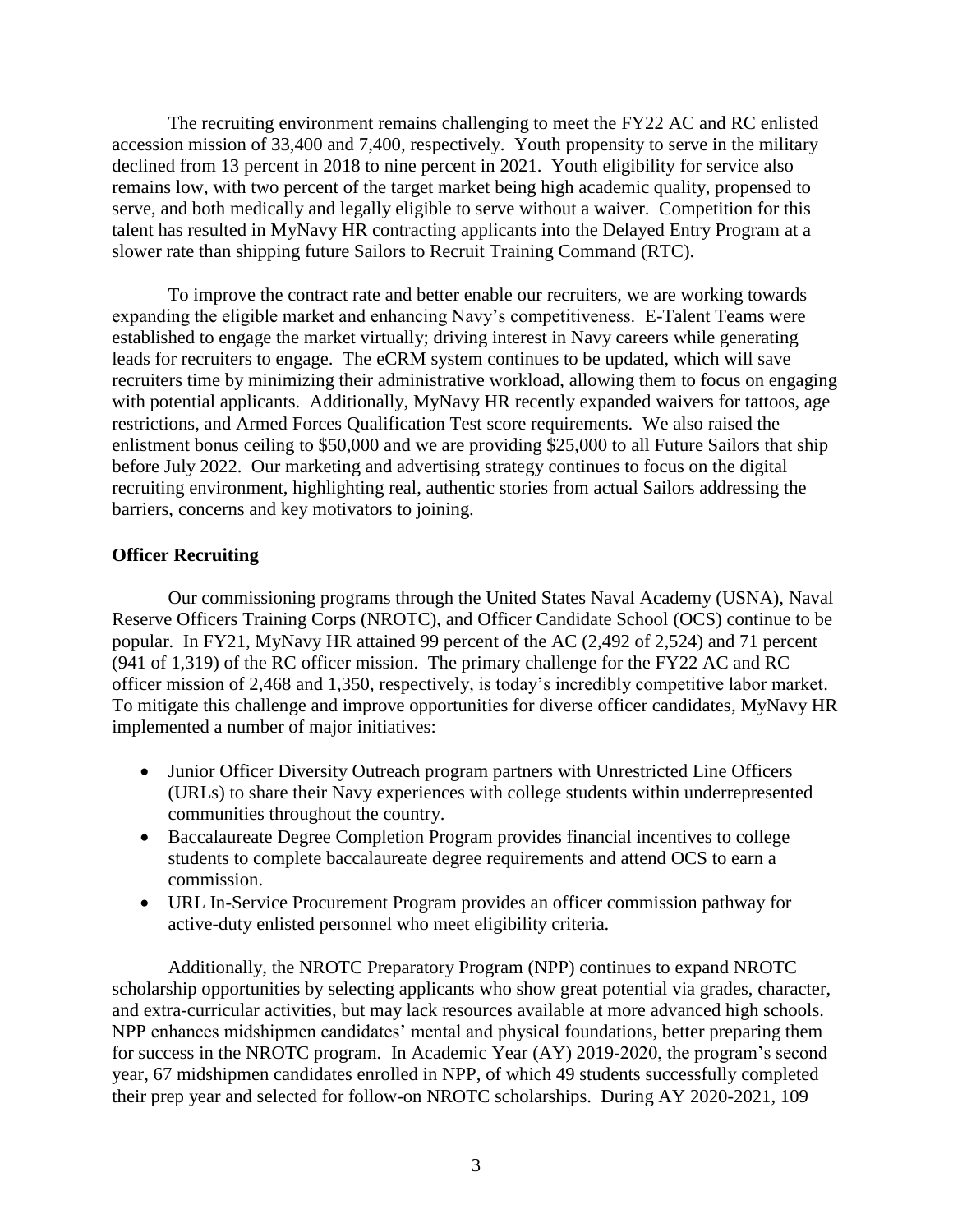midshipmen candidates enrolled and 85 students completed the program and received follow-on NROTC scholarships. This past fall, NPP continued to expand the program with 113 midshipmen candidates enrolled.

Finally, we established Broadened Opportunity for Officer Selection and Training (BOOST) 2.0, which uses available seats at the Naval Academy Preparatory School (NAPS) to prepare NROTC program applicants. Upon completing BOOST 2.0, students are assigned to a follow-on NROTC unit, with a four-year scholarship, to an affiliated school with demonstrated success in graduating high percentages of diverse students. A pilot program began in AY 2021- 2022 consisting of 10 candidates with seven on track to graduate. For AY 2022-2023 will select an additional 10 additional candidates to attend NAPS.

### **TALENT DEVELOPMENT**

Learning, innovation, and personal and professional development are part of our naval heritage. To achieve a warfighting advantage, we must instill continuous learning behaviors in our Navy Total Force. These behaviors will enable adaptation and improvement, and strengthen our ability to out-think our competitors. Navy is currently engaged in initiatives to foster and sustain a high-performance culture that maximizes individual Sailor development and potential in a very deliberate, enduring, and Sailor-focused way. We recognize that learning is integral to every aspect of a Sailor's development and comes in a variety of forms including formal training and education, experiential learning and on-the-job training obtained in the operating forces, selfdirected study that taps into an individual's natural curiosity and personal interests, and mentorship. Investing in the intellectual capital of the Navy team and instilling a lifelong passion for continuous learning in Sailors will be our foundation as we grow a decisive force that can out-think and out-fight any challenger to American interests. This career long learning continuum begins during initial accession training.

### **Accession Training**

Accessions training is the first step of transforming civilians into highly skilled, operational, and combat-ready warfighters, while providing the tools and opportunities for continuous learning and development. Upon complete removal of Restriction of Movement operations in December 2021, RTC shifted from an eight to ten week Basic Military Training (BMT). The 10-week BMT provides additional Recruit Division Commander training time for focus on reps-and-sets in core competencies; extended time for recruits to prepare for the official Physical Fitness Assessment; and the addition of the 4th Phase/Sailor for Life curriculum, resulting in higher quality and better trained Sailors to the Fleet. When fully implemented, the 10-week BMT allows for increased focus on firefighting, damage control, and Auxiliary Security Force qualifications, fully preparing Sailors for duty in the Fleet on day one. MyNavy HR graduated the first training group of over 800 Sailors under the 10-week BMT on March 18, 2022.

Navy continues to instill toughness and resiliency in our Sailors through Warrior Toughness (WT), an evidence-based, holistic, individualized human performance skillset that strengthens the mental, physical, and spiritual toughness with a particular emphasis on the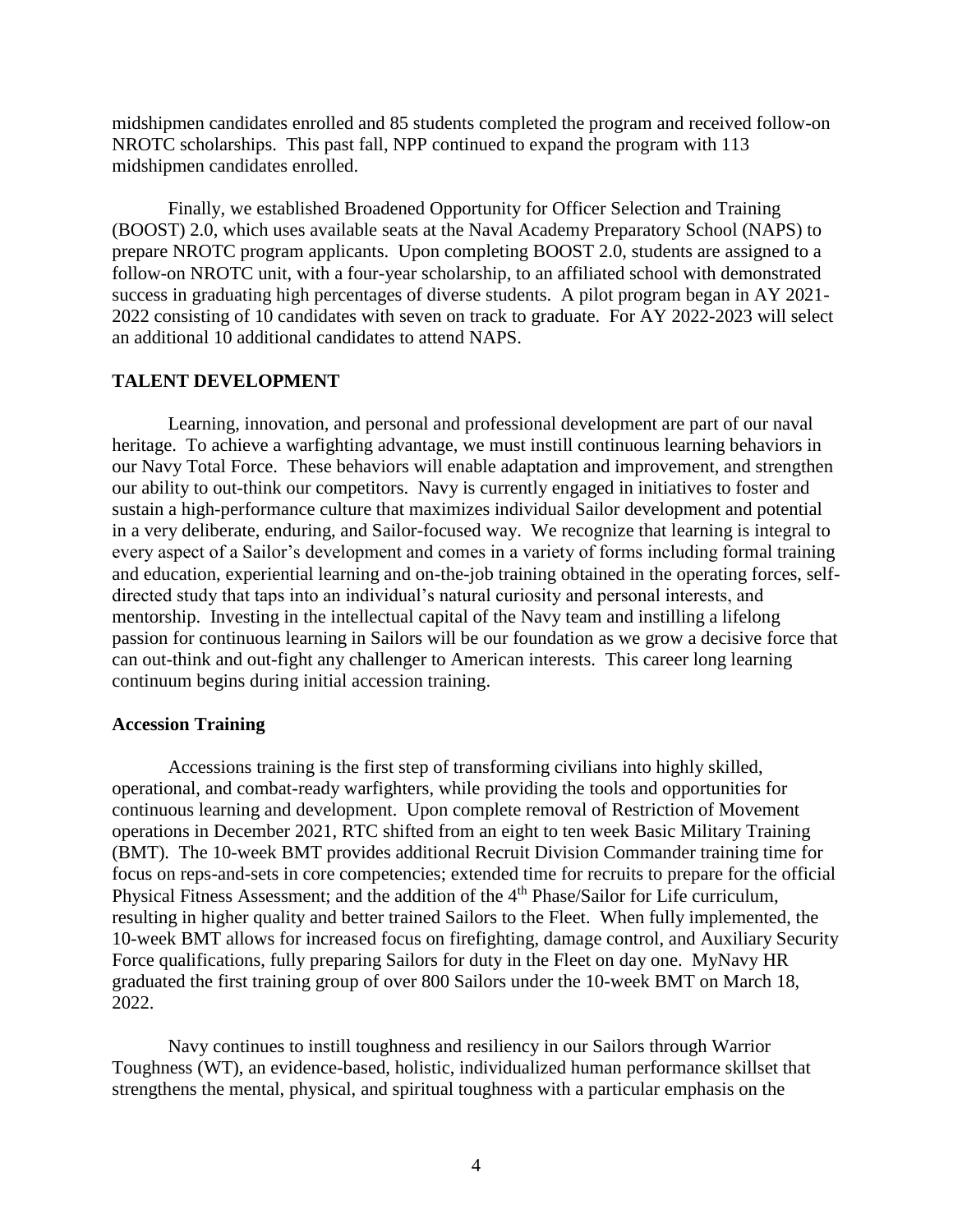pursuit of peak performance. This skillset is tested throughout the recruit's time in BMT, where they are able to cultivate success in a diverse environment, and push themselves to reach new levels of physical, mental, and spiritual toughness. At the end of the training, recruits harness tools developed through the WT transformation as they connect what they have learned at RTC to historical naval events and prepare to contribute to the mental, physical, and spiritual toughness of the Fleet. In addition to the WT curriculum, all enlisted Sailors complete Level 0 Familiarization firefighting training at RTC and are required to complete Level I Basic Ships and Submarines firefighting training before reporting to their first sea duty assignment. Sailors trained in firefighting and damage control on day one is a force multiplier for the warfighting effort and better prepares the Navy to prevent loss of ships or submarines due to fire and damage.

## **Navy Virtual Training Environments**

Across the career continuum of training, Navy employs a variety of live, virtual, and constructive training environments to provide realistic training in a safe, non-operational environment. A good example of this during the accession phase is the Conning Officer Virtual Environment (COVE). COVE are ship-handling simulators utilized at OCS and NROTC units that are preloaded with standardized curricula that aligns with the officer Professional Core Competencies curriculum to ensure each student develops the basic essential skills needed to maneuver a United States Navy Warship. The detailed scenarios embedded into each unit reinforce the students' seamanship, navigation, and plotting skills.

### **Ready Relevant Learning (RRL)**

The RRL initiative continues to modernize Navy training and accelerate delivery methods, supplementing our traditional brick-and-mortar schoolhouses with modern, multimedia, multi-platform solutions. RRL delivers the right training, at the right time, and in the right way by developing a career-long learning continuum (CLLC) for every Sailor, modernizing training to maximize impact and relevance, and accelerating our processes to bring new training to the Fleet.

Our CLLC has progressed from determining and validating the current "what" and "when" of existing accession-level training, into developing CLLCs across a Sailor's career to ensure every Sailor receives the right training at the real-world point of need to support assigned tasking. CLLCs capture all the technical, professional, and leadership training and applicable qualifications, certifications, and skillsets established for each rating. It serves as a comprehensive roadmap for Sailors by outlining rating-specific training and leadership timelines. It also functions as an analytical tool to assess the master task list for each community's ratings, to help identify training gaps. Continuums are complete for four ratings: Yeoman (YN), Yeoman Submarine (YNS), Retail Services Specialist (RS), and Quartermaster (QM). Continuums for 10 ratings are currently in development: Operations Specialist (OS), Aviation Maintenance Administrationman (AZ), Personnel Specialist (PS), Logistics Specialist (LS), Logistics Specialist Submarine (LSS), Aircrew Survival Equipmentman (PR), Sonar Technician Surface (STG), Aviation Boatswain's Mate Launching and Recovery (ABE), Aviation Boatswain's Mate Fuels (ABF), and Aviation Boatswain's Mate Aircraft Handling (ABH).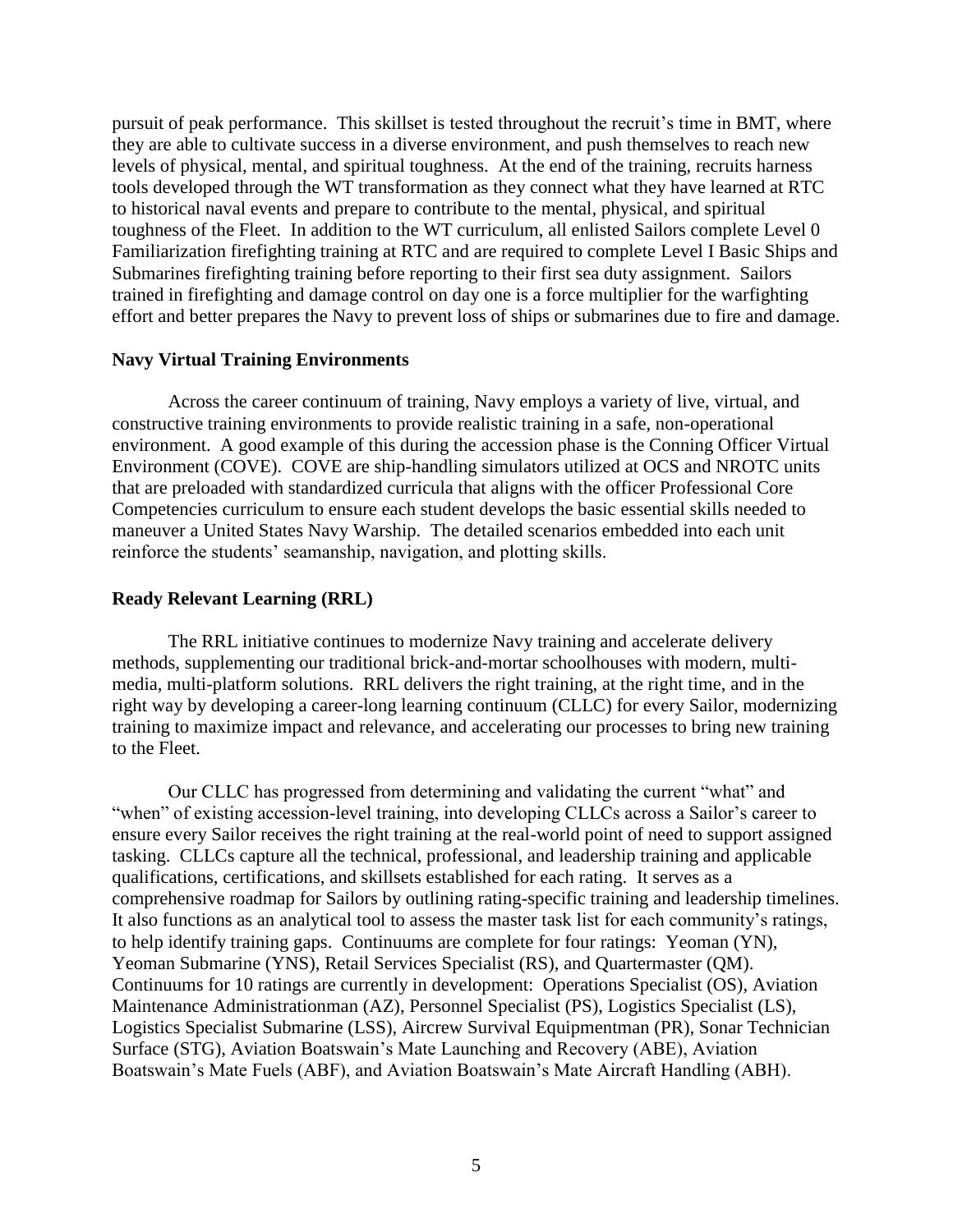Work on the Training Assessment Process is ongoing, solidifying the Fleet's role in both defining learning and performance requirements and validating analyses. The Type Commanders (TYCOM), working closely with MyNavy HR, are identifying metrics to assess the Sailor's learning, performance, and behaviors in the classroom and the Fleet. Metrics related to the modernized OS course began development in FY21. Leveraging the Kirkpatrick Model, these metrics will identify ways to improve and focus curricula to meet Fleet needs.

Eight ratings are in modernized delivery as of FY21: Intelligence Specialist (IS), OS, QM, RS, PS, YN, YNS, and AZ. Additionally, 31 ratings are in the content conversion process with another nine ratings entering content conversion in FY22.

### **Education**

Education has long been one of the key strengths of the naval profession and continues to be of critical importance for our future. As we stand on the horizon of employing a Fleet with new operating concepts and evolving capabilities, we need Sailors with diverse backgrounds, experiences, critical thinking skills, and the mental agility to operate across the spectrum of change that lies ahead. To accomplish this, we continue to leverage the United States Naval Community College (USNCC) and our voluntary education programs such as Tuition Assistance (TA) and the Navy College Program for Afloat College Education.

Navy successfully completed the first USNCC pilot course offerings in June 2021, with nearly 600 students from the Navy, Marine Corps, and Coast Guard completing courses in general education/military history, nuclear technology, cyber security, and data analytics/intelligence. Leveraging the degree granting authority provided by Congress in the FY22 National Defense Authorization Act (NDAA), and in collaboration with civilian academic institutions, USNCC maximizes credit earned for Service members' technical training and enables students to earn an associate degree in Naval Science, with a warfighting-relevant concentration, at no cost to the student. Pilot 2 is underway and will continue through FY23 with expanded enrollment for up to 3,000 active duty enlisted Sailors, Marines, and Coast Guardsmen. USNCC recently had 126 students successfully complete the first direct-taught Naval Studies Certificate course, Naval Ethics and Leadership. Upon completion of the Naval Studies Certificate program, these students will continue in one of seven professional concentration areas: military studies, cyber security and network administration, nuclear engineering technology, data analytics, organizational leadership, maritime logistics, and aviation maintenance technology. Once the USNCC reaches full operating capacity, up to 10,000 students will have the opportunity to participate in one of 15 concentration areas.

Navy voluntary education continues to service Sailors' educational needs through the highly successful TA program and the Navy College Program for Afloat College Education, which provides Sailors the opportunity to complete courses while deployed at sea. These programs empower Sailors to advance their personal and academic development through formal education that leads to a high school diploma, formal certificate, and/or an associate, bachelor's, or master's degree. Since reframing the TA program to focus on professional qualifications and warfighting readiness first, the successful completion of TA courses increased from 91 percent in FY19 to nearly 94 percent in FY21.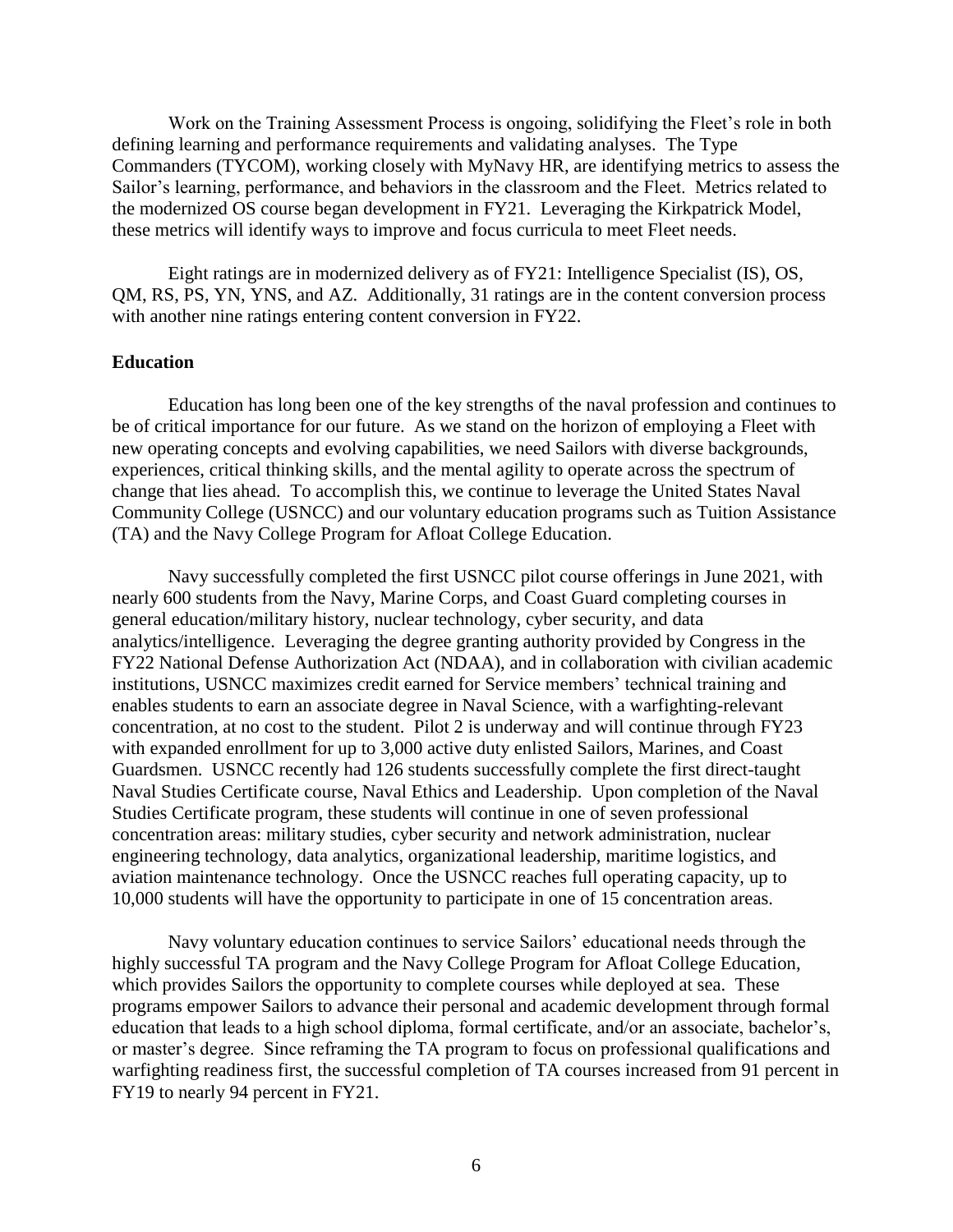Navy remains committed to continuous learning as a key warfighting enabler. Educating current and future leaders is a necessary investment; it helps to maintain our competitive advantage and enables us to succeed in long-term strategic competition. We reflect this commitment in our talent management objectives designed to identify, encourage, and place our highest-caliber officers in selective graduate-level programs, thereby enhancing our warfighting capabilities and building strategic superiority. One example is the requirement that all URL officers in Year Group 2015 and beyond complete in-residence graduate education before assuming major command. In-residence education programs continue to provide the best opportunity to mature critical strategic thinking skills necessary for Navy leaders today and into the future. This requirement will ensure our most talented officers are given the opportunity to take this educational pause to mature their strategic thinking skills.

#### **Leader Development Continuum**

Continuous world-class leader development at all levels is one of Navy's strategic advantages. The Naval Leadership and Ethics Center (NLEC) continues to support and build upon the Navy Leader Development Framework version 3.0 by offering leader development classes from E-4 to O-6. Key topics include self-awareness, ethical foundations, ethical decision-making, unconscious bias in decision-making, and emotional survival/toughness. Recently, Navy integrated senior enlisted leaders who are not assigned to a Command Master Chief billet as participants in the Senior Leader Course. This allows senior officers and senior enlisted to confront ethical scenarios they may face together in a safe, non-attributional classroom environment. Additionally, the Enlisted Leader Development (ELD) program continues to grow rapidly and receives extremely positive feedback. As part of the ELD program, enlisted personnel attend a course commensurate to their paygrade and explore topics in self-awareness, ethical decision-making, naval heritage, coaching, and moral courage. In December 2021, Navy began offering the new Chief Petty Officer (CPO) Leader Development Course, which will replace the current CPO Indoctrination Course and further explore leadership topics while helping prepare participants attend the Senior Enlisted Academy and the Command Master Chief Course.

While many leadership principles have remained unchanged across many generations, the area of leader development continues to grow rapidly; the curriculum at NLEC reflects this growth. Core topics of character development, ethical foundation, and moral courage continue to be pillars on which all leaders must have a solid footing. Navy continues to stay current with modern research on mental agility, growth mindset, unconscious bias, coaching, and selfawareness. Recent advances in curriculum include topics involving decision science, which explore the effects of cognitive biases in everyday decision-making. In these instances, learners are presented real-life case studies, which they discuss the cognitive biases that may come into play during each scenario and practice techniques to mitigate these biases. In addition, the tenets of WT were added to NLEC courses broadly, primarily through the topic of emotional survival/toughness. This topic focuses on preparing personnel for the daily challenge of a highstress position, as well as the possible experience of a traumatic event and/or major life change. Discussions center on how to recognize the impacts daily challenges have on one's thoughts and behaviors and how to mitigate the impacts on oneself and one's family. The addition of WT, particularly the idea of sharpening one's mind, body, and soul, has proven to be a perfect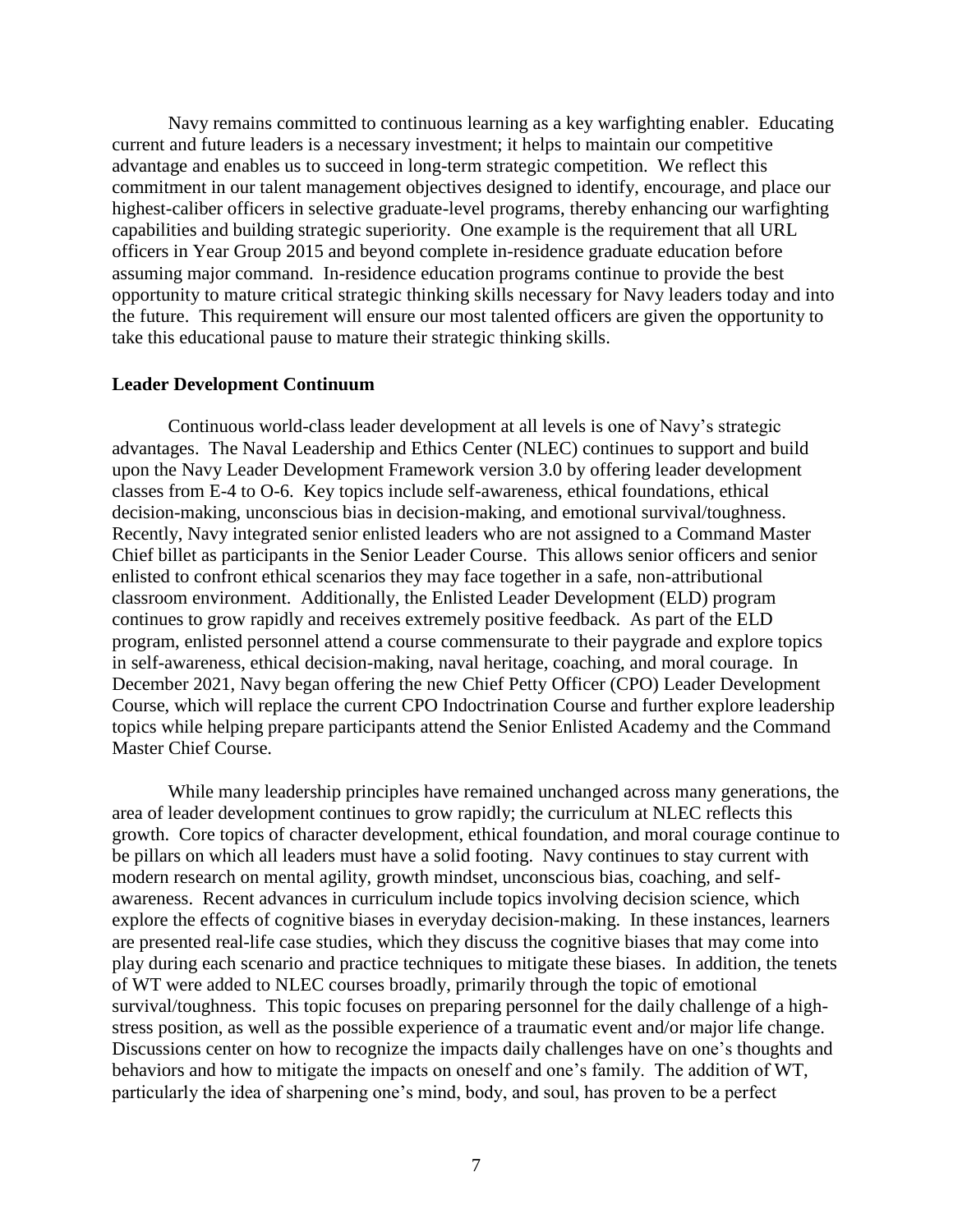complement to the existing curricula. Additionally, NLEC has developed a bias mitigation tool designed to give learners a "nudge" toward more reflective thinking when making decisions. Furthermore, Navy is implementing Independent Review Commission (IRC) recommendations, including leadership development in the areas of fostering healthy climates to reduce harmful behaviors and ensuring appropriate leadership response to sexual assault and sexual harassment.

# **MyNavy Coaching**

MyNavy Coaching is a communication tool that builds and sustains a coaching culture within the Navy. Coaching is a communication skill rooted in the core skills of active listening, empathy, and asking powerful questions. Through MyNavy Coaching, we will increase the performance and maximize the potential of our Sailors to build a stronger warfighting force built upon personal connections, increased engagement, empathy, heightened personal awareness, and promotion of a deeper level of learning. This empowers Sailors to take responsibility for their development and performance. We are implementing MyNavy Coaching through a peer-to-peer coaching approach and a renewed focus on Mid-term Counseling.

# **CULTURE OF EXCELLENCE (COE)**

As we attract and develop the nation's best talent, we must also continue to promote a culture of respect and resiliency for our Sailors to thrive in the face of personal and professional adversity. COE continues to be our Navy-wide framework designed to promote signature healthy behaviors and enhance warfighting excellence by instilling toughness, trust, and connectedness in Sailors. The Navy's holistic COE Campaign Plan counters destructive behaviors and champions signature behaviors by focusing on four lines of effort:

- **Develop Lethal Warfighting Force.** RRL delivers the right training, at the right time, in the right manner, so that Sailors are ready to operate and maintain their equipment at the extreme technical end of its capability to control the high end of maritime conflict.
- **Champion Signature Behaviors and Counter Destructive Behaviors.** The ten signature behaviors support the proactive prevention of destructive behaviors by showing Sailors what "right" looks like.
- **Diversity, Equity and Inclusion (DEI).** Navy actively includes Sailors from all backgrounds and perspectives and harnesses the creative power of diversity and inclusive leadership, in accelerating Navy's warfighting advantage, lethality, and operational readiness.
- **Governance, Analytics, Assessment and Strategic Communication.** The governance structure of Navy's programs and strategic communications is continuously evaluated through Flag-level governance bodies, surveys, and working groups.

The foundation of our culture increases strength and resiliency across the Fleet and is a combination of encouraging Signature Behaviors, promoting inclusivity and representation, and training our Sailors to build mental and physical toughness to prepare them for any challenge. Signature Behaviors call on Sailors and civilians to treat others with respect, take responsibility for their actions, and be leaders who instill leadership in others. Signature Behaviors help Sailors and civilians avoid making destructive decisions and enable optimized performance. All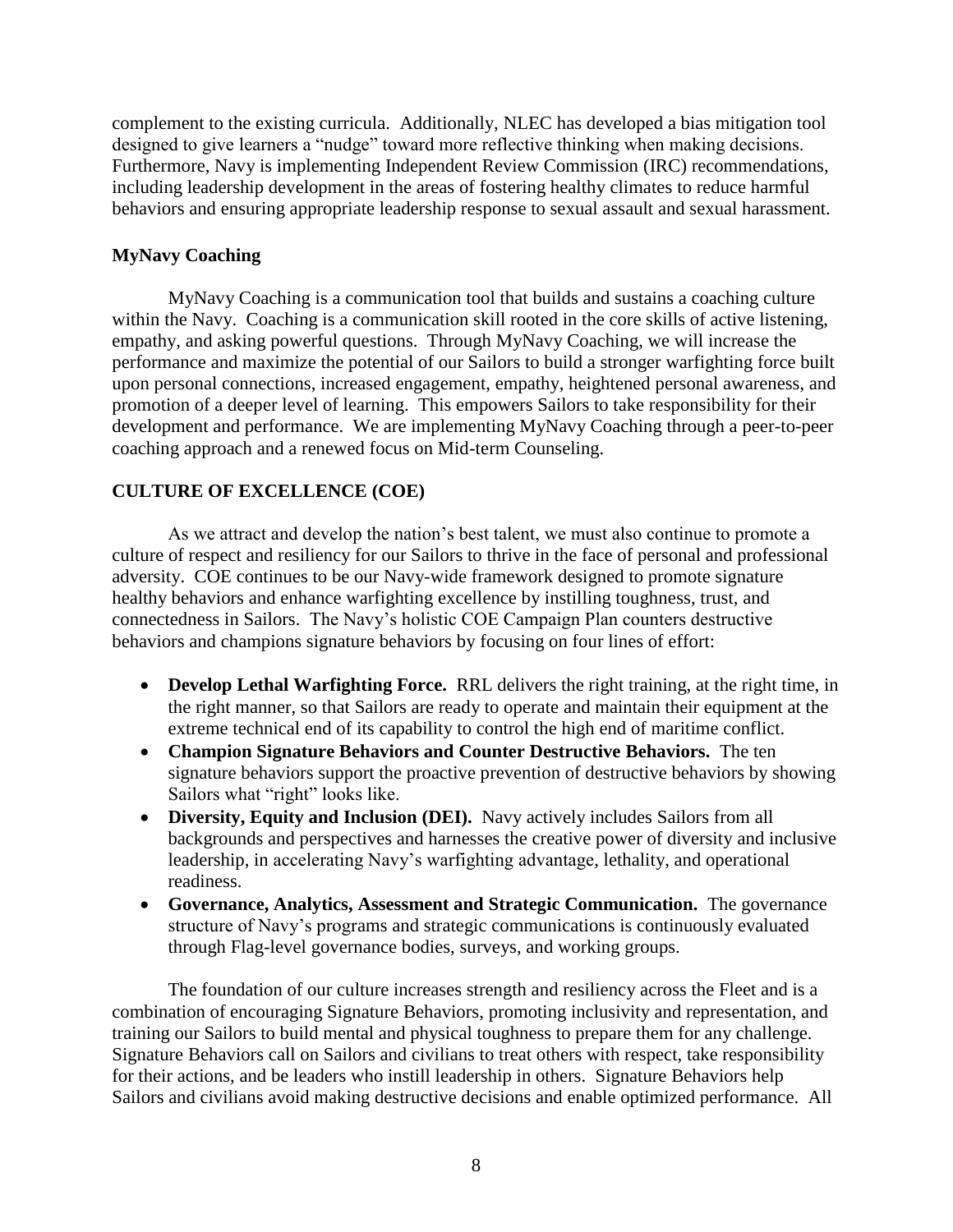COE elements align with the Navy's core mission of building a more effective and lethal warfighting force. As we embrace this Culture of Excellence, our Navy will grow stronger and more capable of winning tomorrow's fight.

### **Sexual Assault Prevention and Response (SAPR) & Sexual Harassment**

Navy's SAPR program continues to focus on increasing reporting and decreasing prevalence of sexual assault through primary prevention, refined response capabilities, treating victims with compassion, providing quality care, and addressing the barriers uniquely associated with male reporting of sexual assault. We continue to leverage metrics-based data to better understand where and why assaults occur, provide a more robust analytic capability, and ensure research-informed approaches to prevention programs and policies. We recently embarked on the third phase of the Department of Defense-mandated Prevention Plan of Action, a comprehensive approach to understanding the current environment, determining the scope of the problem, and assessing organizational factors that drive prevention. We are also incorporating recommendations from the IRC on Sexual Assault in the Military, using strategically phased activities to systemically improve prevention, climate and culture, victim care and support, and accountability related to sexual assault, sexual harassment, and other harmful behaviors. This includes addressing gaps in leader training to develop inclusive cultures that foster healthy command climates, completing a SAPR Workforce Study to ensure unfettered support to sexual assault victims, including long-term phasing out of reliance on collateral duty-dual-hatted victim advocates and Sexual Assault Response Coordinators, and phased hiring and integration of a primary prevention workforce that will mobilize needed personnel with the knowledge and skills for effectively driving primary prevention strategies throughout the Fleet.

### **Suicide Prevention**

The Navy suicide rate has decreased from 22.1 in 2019, to 19.3 in 2020. While it is too early to determine whether suicide rates will increase or decrease for Calendar Year 2021, suicide prevention is not about numbers. Every life lost to suicide is one too many. Suicide prevention is an all-hands, community effort that starts with a commitment to total, holistic Sailor wellness, including physical and psychological health, a sense of purpose, and a strong support network. Encouraging commands to foster environments where Sailors can excel, advance, and ask for help is the first step in preventing suicide.

The entire Navy community must actively uphold a culture that views seeking help as a sign of strength, fosters resilience, takes action to prevent stress illness, strengthens protective factors, recognizes risk factors and warning signs early, and proactively intervenes when a Sailor is experiencing increased stress or a psychological health crisis. We actively address the interpersonal problems associated with suicide through updated policies, programs, campaigns, and training. Key initiatives include:

 Expanding the embedded Mental Health Program, Navy increased the percentage of embedded Mental Health providers in operational units from 25 percent in 2019 to 36 percent in 2021;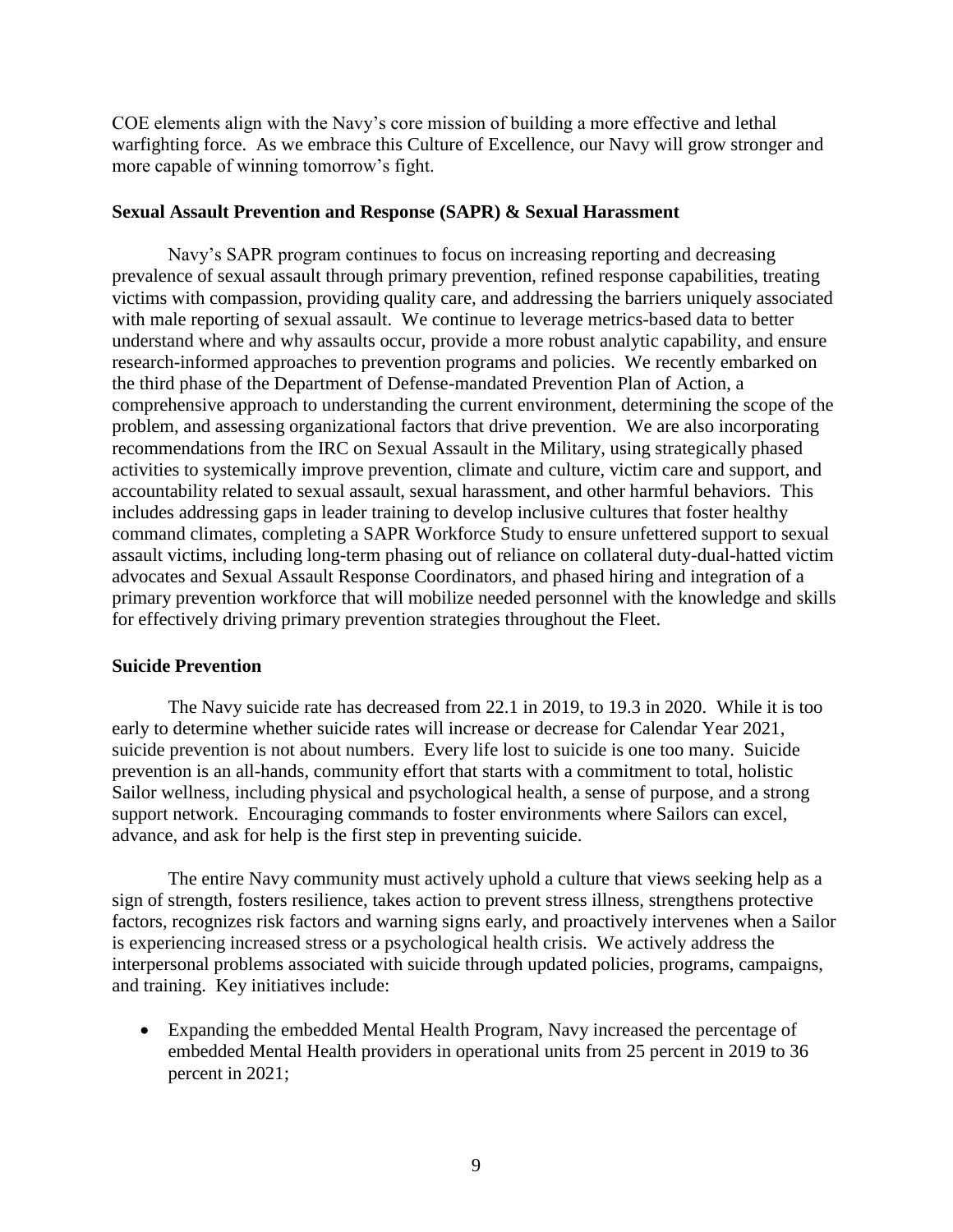- Increasing deck-plate leadership through Expanded Operational Stress Control (E-OSC) training led by Command Resilience Teams;
- Continuing to offer the Sailor Assistance and Intercept for Life program that provides rapid assistance, ongoing risk management, care coordination, and reintegration assistance for service members identified with a suicide ideation or a suicide attempt;
- Providing tailored Gatekeeper training to the key communities who tend to interact more often with Sailors who are at a heightened risk for suicide; and
- Providing gun locks to Sailors and family members as part of our ongoing lethal means safety efforts. Gun locks have been proven effective towards reduction of suicides by delaying individual's access to a firearm when they are at risk.

Navy's COE Integrated Primary Prevention strategy focuses on building toughness and resilience in Sailors, their families, civilians, and Navy Commands. Primary Prevention is implemented through the Cultural Champion Network and aims to promote healthy relationships and decision making by enhancing protective factors such as Signature Behaviors and preventing counter-productive or destructive behaviors. Additionally, Navy has rolled out the new E-OSC program, a peer-to-peer program that expands on previous OSC efforts using evidence-based resilience techniques to teach Sailors how to persevere, adapt, and grow through the challenges they face. Navy has engaged industry experts to develop surveys to gain insight into the levels of trust and connectedness Navy-wide and unit specific data. These factors are proven to help in the reduction of destructive behaviors, assisting in the overall goal of increased performance, and readiness in the Fleet.

## **Effects-based DEI**

Two years ago, the CNO created Task Force One Navy to analyze and evaluate issues that detract from Navy readiness, such as racism, sexism, and other structural and interpersonal biases. The report recommendations have been incorporated into an enduring framework under the COE DEI Initiatives. To date, of the original 56 recommendations, 27 have been implemented, 27 are in progress, and two have been cancelled. These implemented recommendations resulted in:

- Increasing advertising funding for underrepresented communities from 20 to 25 percent.
- Coordinating 16 TYCOM adjunct outreach events per year with underrepresented communities.
- Ensuring 50 percent of nominative packages submitted are from diverse candidates.
- Awarding 32 NROTC side-load scholarships to diverse applicants.
- Sending eight RSs to the Paul Mitchell School to improve ability to cut and style the hair of diverse Sailors in the Fleet.
- Implementing Naval Horizon virtual essay contest for high school students to strengthen outreach to K-12 STEM students, leading to 12,000+ YouTube views and 617 applicants.
- Conducting a rigorous study of Non-Judicial Punishment (NJP) data to statistically determine if discrimination is present in NJP proceedings.
- Partnering with several civilian DEI counterparts to share DEI best practices, to include a Necessary Conversations Guide and a Bias Mitigation Tool.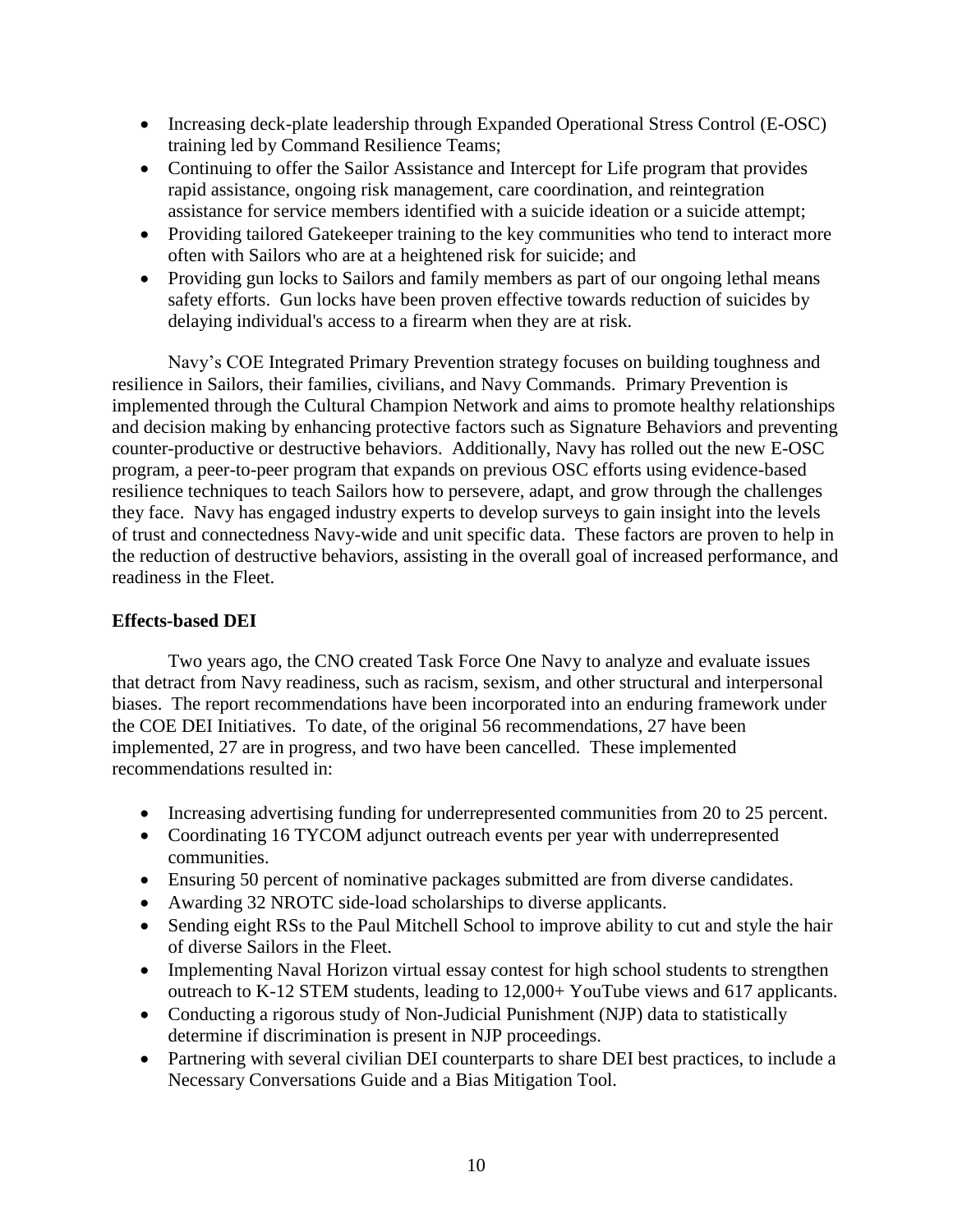Re-establishing the Office of Women's Policy to focus on areas of recruitment and retention of servicewomen, which includes liaising with key stakeholders to include Affinity Groups and the Defense Advisory Committee on Women in the Services.

These efforts ensure the Navy becomes more inclusive as it becomes more diverse. Indeed, recent survey data shows these initiatives are improving the Navy's measures of inclusion. The percentage of Health of the Force survey respondents agreeing:

- "Navy has authentic commitment to inclusion" increased from 47 percent in 2019 to 52 percent in 2021.
- "Racism is NOT a problem in the Navy" increased from 28 percent in 2020 to 38 percent in 2021. This metric improved across all races by five percent or more.
- "Sailors who report sexual harassment and/or discrimination do not have to worry about retaliation" has increased from 42 percent in 2020 to 62 percent in 2021.

Assessing diversity trends over the past 15 years, we can confidently say these efforts and measurements will become increasingly important into the future as the Navy will become more demographically diverse. Over the past 15 years:

- In the officer community, racial diversity has increased from 16.7 percent to 23 percent of the population, gender diversity has increased from 14.8 percent to 20.6 percent, and ethnic diversity has increased from 5.4 percent to 8.9 percent. Junior enlisted Sailors are more likely to serve under a Division Officer who is female or diverse than serve under a white male officer (47.3 percent of junior Surface Warfare Officer are white, non-Hispanic male).
- In the enlisted community, racial diversity has increased from 37 percent to 40 percent of the population, gender diversity has increased from 14.8 percent to 20.7 percent, and ethnic diversity has increased from 14 percent to 18.3 percent.

While diversity metrics tend to focus on race, gender, and ethnicity, Navy leaders always emphasize that it is also about where we are from, different experiences and career paths, educational backgrounds, and how we approach and solve problems. Leveraging all areas of diversity in an inclusive manner is key to making sure that our Navy Sailors and teams can out think, outperform, and out fight any adversary.

# **Supporting our Families**

Navy families are an integral part of our Navy team and a vital contributor to mission success. MyNavy HR and our Fleet and Family Support Centers (FFSC) are committed to delivering better services and support that are dedicated to the health and well-being of our families. We have worked diligently to ensure our families are provided service delivery options that are immediately accessible, whether in person, virtual or remote locations to include:

- Providing relevant, up-to-date services that keep families informed;
- Providing a service delivery model that meets families where they are;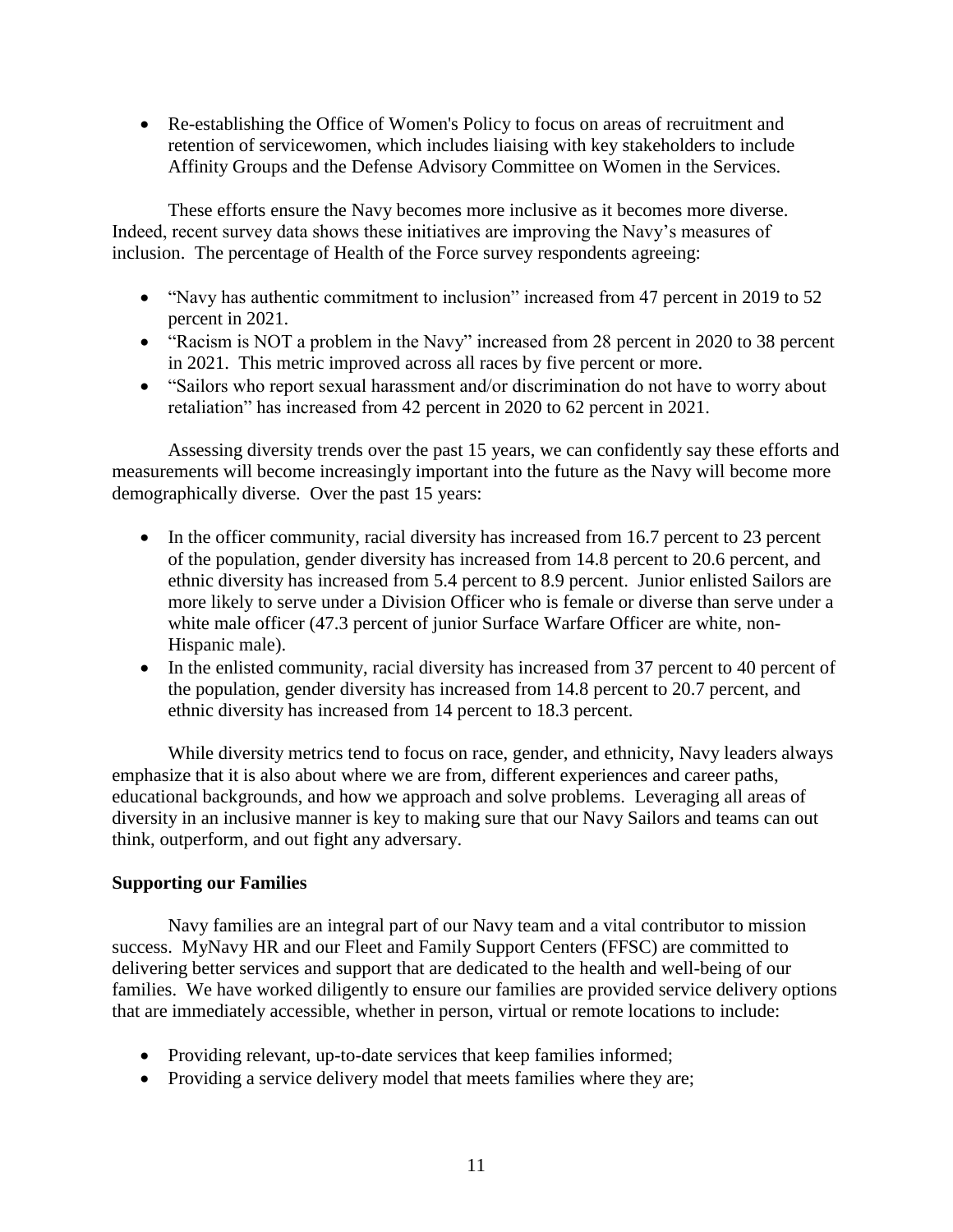- Implementing improvements to the Exceptional Family Member Program (EFMP) and establishing a single EFMP headquarters office at Navy Personnel Command (NPC). The model includes co-locating program leads from all four EFMP components at NPC (Policy, Assignments, Family Support, and Identification, Enrollment and Disenrollment) and consolidating staffing to better meet our families' needs;
- Providing special education attorney support to our Exceptional Family Member (EFM) Sailors and families. To date, over 515 EFMs have received support covering the legal aspects of special education, resources, the FFSC Toolkit, and Individual Education Plan support;
- Reimbursing spouse licensure fees incurred due to a permanent change of station (PCS) move for spouses with an average payment of \$399;
- Releasing and updating the MyNavy Family mobile application with input from spouses to identify, consolidate, and standardize information available into one authoritative source. This past year we provided updated information on economic food insecurity.

# **OPTIMIZING TALENT MANAGEMENT**

To generate an effective fighting force, Navy needs to identify, develop, and shape Sailor performance to meet our current and future mission objectives. We continue to expand our Talent Marketplace, creating a modern, flexible, and transparent assignment process that more effectively balances a Sailor's assignment, location, and advancement opportunity with the Navy's mission and operational needs. Simultaneously, we are improving the delivery and accessibility of HR Services to Sailors and families. Our goal is to maximize the efficiencies and value of our services in order to produce more effective Warfighters and enhance warfighting readiness.

## **Enlisted Talent Management**

In 2016, Navy implemented Billet Based Distribution to efficiently assign personnel in support of warfighting readiness by matching Sailors to specific billets based on rating, paygrade, and Navy Enlisted Classification Codes (NEC). Building on this effort, we continue to develop a more robust talent marketplace focused on flexible, streamlined, and responsive community and career management. We are moving towards a talent management approach that prioritizes individual strengths, skill portfolios, such as proficiency and experience, and development to align with the Navy's needs.

Navy end strength has shifted from a growth to a sustainment profile, while continuing to prioritize filling sea duty billets and retaining the right mix of ratings, paygrades, and skillsets to meet the mission. We continue to develop a robust marketplace with an eye on optimizing Fleet readiness, through our efforts to fill priority requirements with the best-qualified Sailors by:

- Maximizing reenlistment opportunities for all retention-eligible Sailors and expanding conversion opportunities for Sailors to move from overmanned to undermanned ratings to help balance community health.
- Broadening advancement opportunities for Sailors to fill priority billets via Advance-to-Position (A2P), incentivizing service in priority or hard-to-fill billets across the Fleet by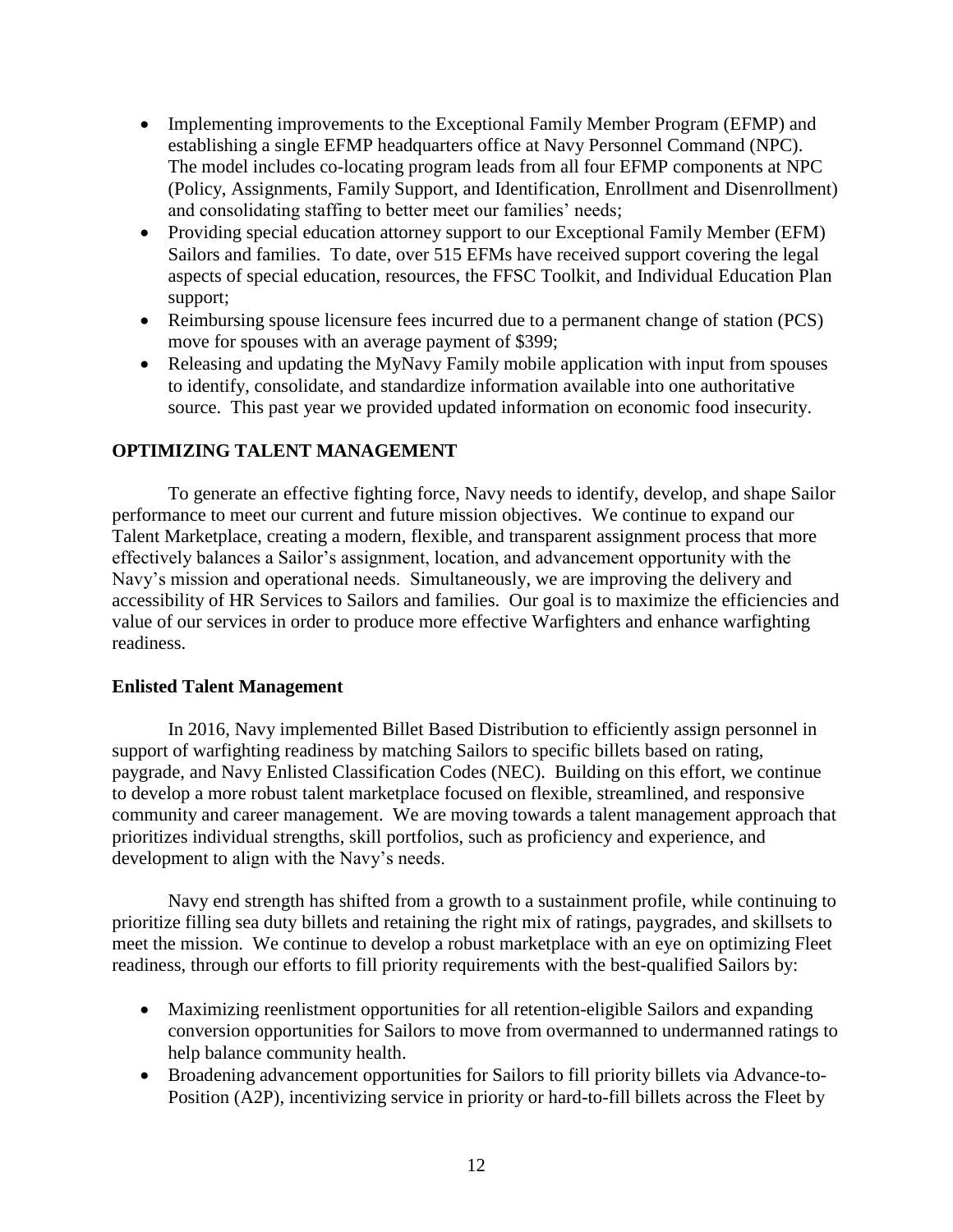advancing Sailors who fill them to the next pay grade, while maintaining our Meritorious Advancement Program (MAP) to spot advance top talent.

- Stabilizing the current accession mission to sustain end strength requirements, as the previously recruited enlisted accessions are arriving to the Fleet to address apprentice pay band gaps.
- Continuing production of optimal by-rating community health plan to rebalance ratings within 98-102 percent of inventory-to-Enlisted Programmed Authorizations by the end of any given FY.
- Continuing utilization of RC personnel supplementing the AC workforce. Navy recalled over 200 Reserve Sailors to help with the recruiting mission—training recruits at boot camp and entry-level schoolhouses—and to fill vacant/gapped sea duty manning requirements with experienced and technically-proficient Sailors.
- Continuing to evolve A2P incentives via the distribution system. The MyNavy Assignment (MNA) system advertises opportunities for E-4 and E-5 Sailors to permanently advance to the next paygrade by accepting orders to critical sea and highpriority shore-duty billets.
- Expanding opportunities for Sailors to receive special and incentive pays, such as Selective Reenlistment Bonuses (SRB) and Sea Duty Incentive Pay, to help with sea-duty manning.
- Maximizing High Year Tenure waiver opportunities for Sailors who want to remain at sea, go to sea, or remain in critical ratings and NECs.

MyNavy HR continues to leverage A2P, a program that started with 15 advertised billets in October 2019 and has matured to a consistent 75 advertised billets each MNA cycle. As of October 2021, MyNavy HR has seen over 400 Sailors selected for advancement under the program. It has also expanded to include shore duty positions at RTC, overseas duty stations, and certain instructor billets. MyNavy HR will evolve the program to include filling critical billets in operational units. While Navy Wide Advancement Exams currently remain the primary path for advancement, accounting for approximately 74 percent of total advancements, we continue to refine the execution of Meritorious Advancement, which empowers our Command Triads to identify and reward high-performing, technically proficient Sailors through accelerated advancement.

In late 2020, MyNavy HR, with the support of Fleet and TYCOMs, established the Detailing Marketplace Campaign Plan (DMCP) to fundamentally transform enlisted talent management across the Navy. This multi-year plan will provide improved structure to address systemic issues contributing to Fleet gaps and billet mismatches that limit Sailor career planning and flexibility. The campaign plan established specific goals to improve Fleet manning; enhance incentive systems; improve career management via skill and expertise-based promotion and an A2P policy to improve at-sea command flexibility; improve Sailor experience; and integrate personnel policies across MyNavy HR.

The Detailing Marketplace Assignment Policy (DMAP) represents a significant unifying line of effort within the DMCP, bringing together rotation timing and elements of incentives and advancements. At its core, DMAP replaces long established policy to limit sea duty tours to 60 months with a system of monetary and non-monetary incentives including A2P, to better man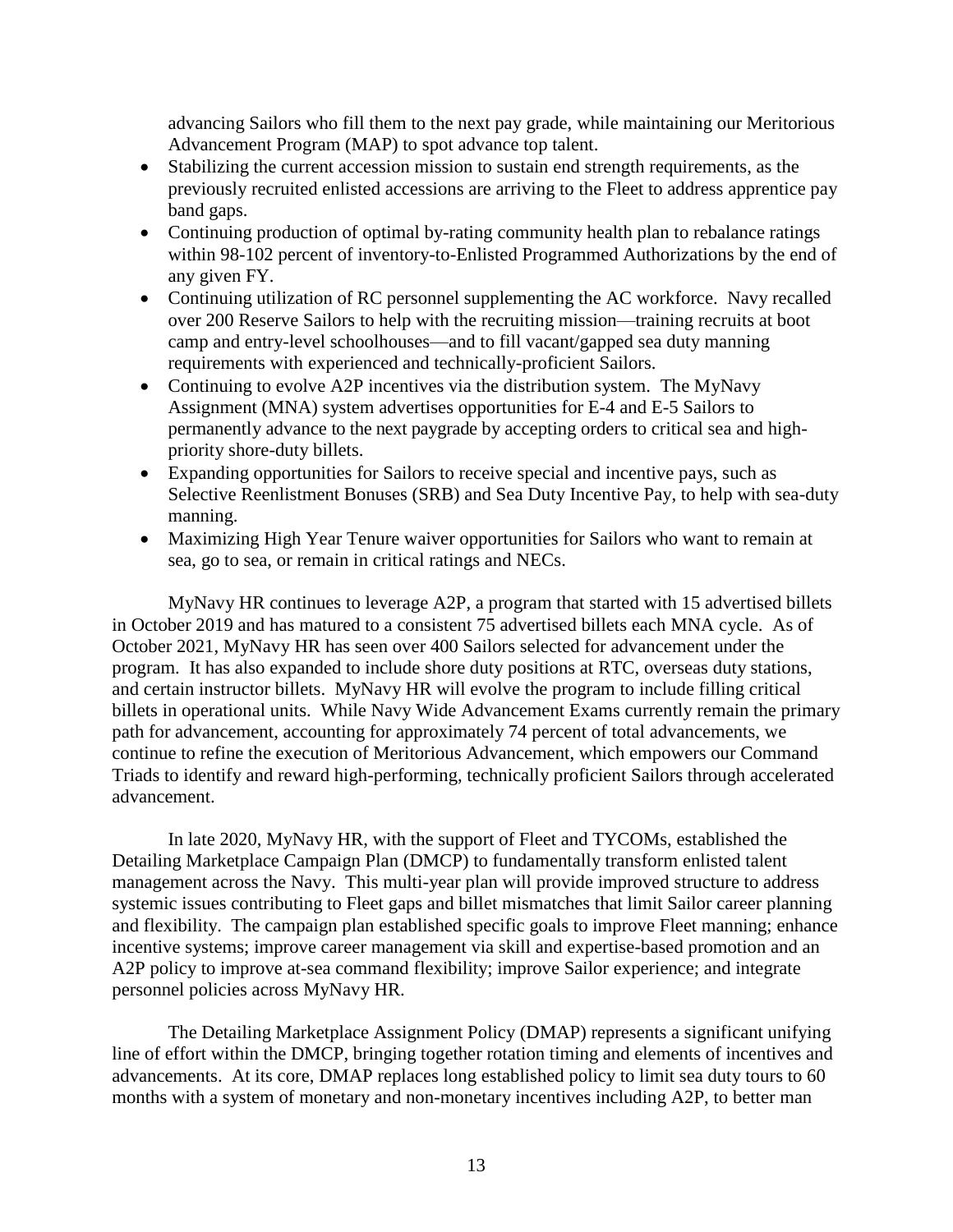our sea duty commands. The 60-month limitation is a significant contributor to systemic gaps at sea for sea-intensive ratings since the limitation is not aligned with the realities of the billet base and Navy needs. These policy-induced gaps amplify the already arduous nature of sea duty due to under-manning in operational units. For ratings under DMAP, Command Advancement to Position (CA2P) replaces MAP advancement opportunities, allowing commanding officers to reward top performers with both advancement and geographic stability via a guaranteed followon assignment at the same unit. In December 2021, we announced implementation of DMAP Phase 1. DMAP Phase 1 commenced on March 1, 2022 for four sea-intensive ratings. This represents the first step towards a truly dynamic, Sailor focused Detailing Marketplace that will improve Fleet readiness and enrich Sailors' careers.

In FY22, we have shifted our focus towards developing capabilities linking reenlistment and extension decisions with assignments and efforts to integrate MNA with the Navy Pay and Personnel system via the Offer, Accept, Obligate (OAO) policy initiative. OAO will modify enlisted contract management, making it an Officer-like model, which amends reenlistment control policy by tying obligated service to acceptance of orders, and the associated tour length. Negotiating for assignment indicates intent to reenlist or extend. Acceptance of assignment will constitute agreement to reenlist/extend and accept an obligation for the prescribed tour length. Some exceptions are provided for Sailors eligible for SRB; they may reenlist for longer periods- beyond the tour of duty--to maximize the monetary benefits received.

In December 2021, we delivered MNA 4.8c, which provides Sailors visibility into rating conversion opportunities and the ability to apply for specific billets in a different rating. Sailors selected to a billet are converted to the new rating at the same time. This process provides more transparency for the Sailor, meets the needs of the Navy, and streamlines the rating conversion process.

### **Enlisted Retention**

Although FY22 aggregate end strength requirements are slightly lower than FY21, we continue to retain the right talent, with the right mix of skills, in the right communities to ensure we have the personnel needed to maintain our advantage at sea. Our retention levels exceeded Zone A (0-6 years) forecasts and fell slightly below levels forecasted in Zones B (6-10 years) and C (10-14 years). While retention behavior shows Sailors are choosing to wait until closer to their End of Active Obligated Service to make a reenlistment decision, overall retention during FY21 remained strong.

Building upon the retention gains of the last few years, Navy remains committed to retaining the right talent and experience in the right pay grades and ratings. We remain mindful of current economic conditions and the potential impact on our ability to retain Sailors. Competition for talent remains high, with continued challenges in the high-demand and lowdensity communities of nuclear, information warfare, and special warfare. The nuclear community in particular observed a downward trend in retention over the past two years in Zone B. To improve this behavior, the nuclear community adjusted its sea/shore flow career path to improve alignment between the sea/shore rotation and Zone B SRB eligibility requirements.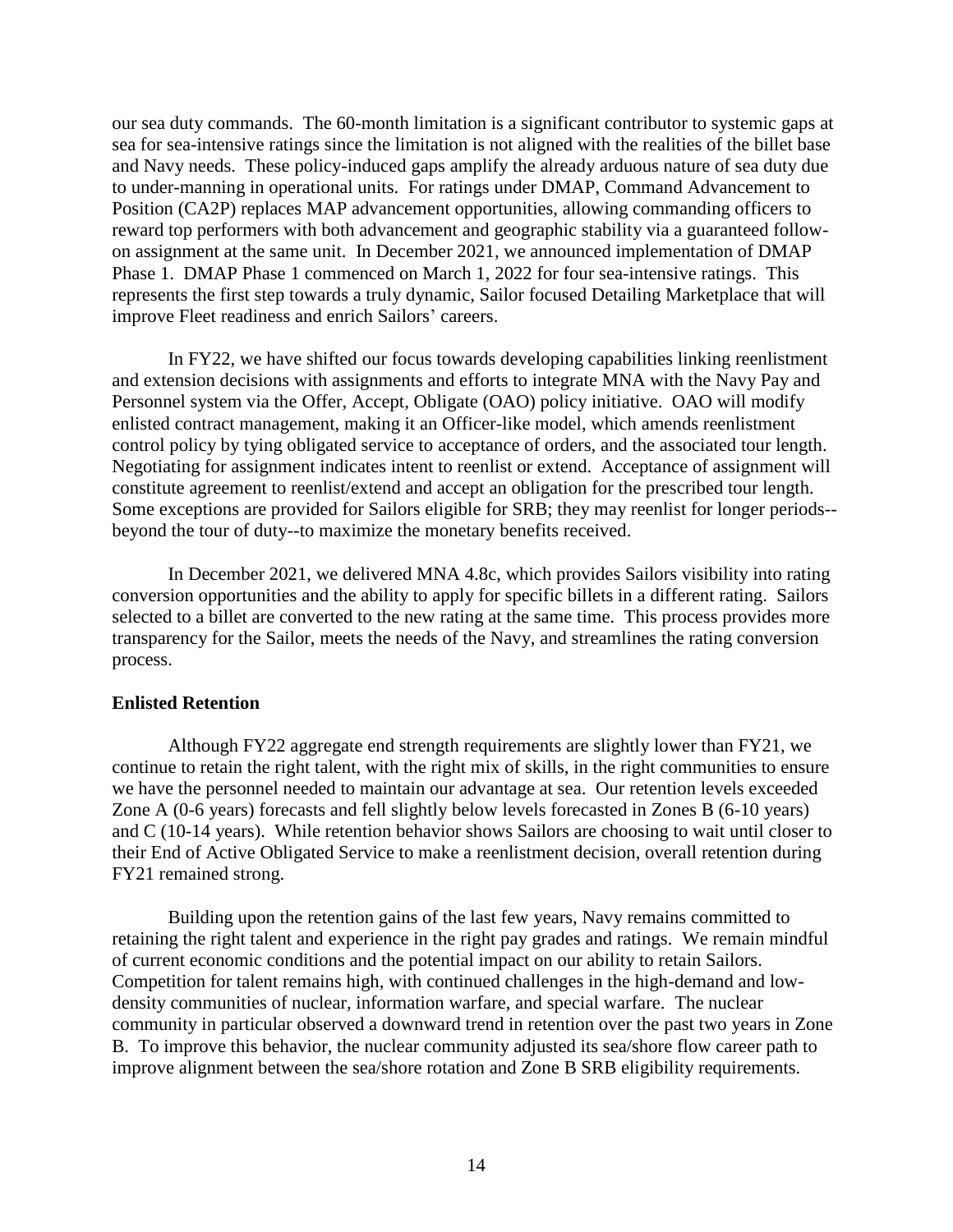Overall, we continue to use monetary and non-monetary incentives – bonuses, special duty assignment pays, and high-year tenure waivers – to keep talented individuals in the Navy.

# **Officer Talent Management**

Competition for officer talent remains significant as we continue to use every tool to recruit America's top talent into our officer corps, train them with cutting-edge technology and techniques, and retain their expertise to preserve our competitive advantage in the global security environment. MyNavy HR continues to utilize the expanded authorities of the Defense Officer Personnel Management Act provided by Congress to enhance our ability to attract and retain a talented officer corps and includes:

- Promotion Merit Reorder permits placement of those selected for promotion at the top of the list, demonstrating the value and primacy of merit over time in service. The Secretary of the Navy has authorized up to 15 percent of those selected for promotion for merit reorder. We continue to utilize this authority during our active duty promotion selection boards and have expanded the use for our Navy Reserve promotion selection boards in FY21. Additionally, Navy Reserve promotion selection boards will now consider below zone officers, starting in FY22.
- Expanded continuation authority ("Up  $\&$  Stay") permits certain control-grade officers serving in targeted skills to remain on active duty beyond the traditional statutory 30-year active duty limit. Modified career paths provide needed expertise to the Fleet. Boards selected eleven Captains for continuation to fill shortages in the Defense/Naval Attaché, Acquisition Corps and Judge Advocate General Corps communities. Additionally, we have conducted six Professional Flight Instructor (PFI) boards, yielding 53 PFIs slated out of 245 applicants. This career path initiative allows highly-qualified pilots and naval flight officers to serve continuously as flight instructors beyond their department head milestone.
- Opt-out of promotion board consideration permits officers to opt-out/defer from a statutory promotion board to complete a career broadening assignment, advanced education, or a career progression requirement delayed by one of these assignments (e.g., White House Fellows, Marshall, Rhodes, or Olmsted Scholars). Navy has approved 42 officers to opt-out of promotion consideration (7 for the FY21 promotion cycle, 14 for the FY22 promotion cycle and 21 for the FY23 promotion cycle).
- Expanded officer spot promotion authority continues to facilitate filling at-sea and operational O-5 and O-6 billets with officers possessing critical skills such as postoperational or operational command executive leadership. Two spot promote boards were convened in FY21 to fill 14 O-5 and 22 O-6 billets.
- Expanded constructive service credit for initial accessions allow officers with specific education requirements to be accessed at senior pay grades for Active Cyber Warfare Engineer and Engineering Duty Officer as well as Reserve Cryptologic Warfare and Information Professional competitive categories. MyNavy HR continues to refine skillset requirements as needs evolve to maximize usage of this program for qualified potential officer candidates. Currently, Reserve Cyber Warfare (CW) and Information Professional (IP) Direct Commission Officers have been accessed through this authority.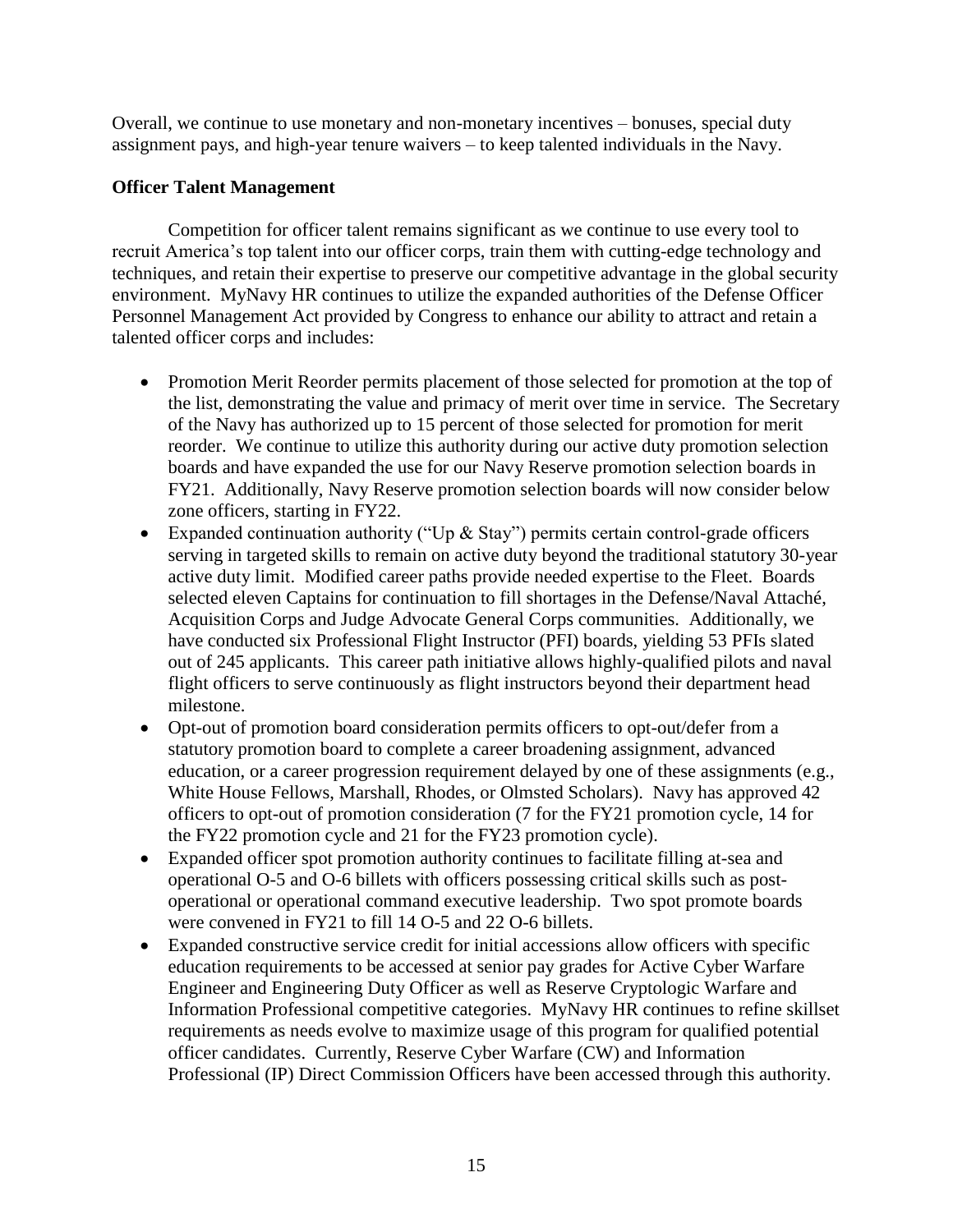Out of 58 candidates reviewed for constructive service credit, 34 candidates were commissioned (9 CW (6 LTs and 3 LTJGs) and 25 IP (3 LTs and 22 LTJGs)).

The MyNavy HR Talent Management Task Force is currently in the testing phase of the development and implementation of the Navy Command Leadership Assessment and Selection Program (NCLASP). NCLASP is an effort to create a more effective process to select the best and the brightest future Navy leaders with the goal of supplementing the existing command screening boards and making a good process even more robust. The current and primary focus is on completing scientifically valid job analyses to define each community's definitions of leadership before assessments are integrated into leadership decision making. Personality and cognitive assessments have been administered for data collection, program development, and validation. These are standard assessments utilized in personnel selection programs in both the military and civilian corporate sector. In the future, the purpose of these assessments will be to identify leadership strengths and vulnerabilities related to the job role to aide in smarter, datadriven talent management.

Navy Command Screen Administrative Selection Boards have been an efficient process to select future Navy commanders for many years, but they traditionally rely on information about the candidates that is limited in nature. Specifically, when officers are selected for command, an administrative board made up of community-specific leaders briefly reviews each officer's record of performance and based on that information the board votes on where the candidate falls within a rank order of other candidates. This process has been effective, but does not paint the full picture of the candidate in terms of leadership attributes and potential. NCLASP is intended to augment the command qualification process and/or the Administrative Command Screen Board to provide human factor, data-driven information to inform leadership decision making and talent management. Navy does not envision this as a substitute for the screening process, but rather an enhancement to provide more fidelity into the results and assist in the leadership selection and slating process.

Naval Special Warfare (NSW) has implemented NCLASP at the O4-O6 and senior enlisted level, and three additional Navy communities are participating in NCLASP pilots to include the Explosive Ordnance Disposal community, Submarine Force, and Surface Forces, with a pilot for the aviation community that is currently in the early planning stages for June 2022. The vision for program sustainment is to embed operational psychology teams within major commands to develop, manage, and execute NCLASP tailored for the needs and goals of that community, based on robust scientific rigor, with centralized oversight at NPC to ensure consistency and effectiveness of the program over time. Lessons learned from the pilots that have been executed thus far have paved the way for a comprehensive roll out plan that will tailor the program to the unique needs of each TYCOM while maintaining the gold standards of personnel selection science.

It is essential that we place our best talent in leadership roles that will have the greatest impact on our warfighting imperatives. NCLASP has the potential to make a substantial positive impact on the Navy by providing decision makers with a flexible, community-driven program with new and more pertinent information for selection and slating. Increasing the likelihood of placing those who have the best attributes for essential leadership positions and passing on those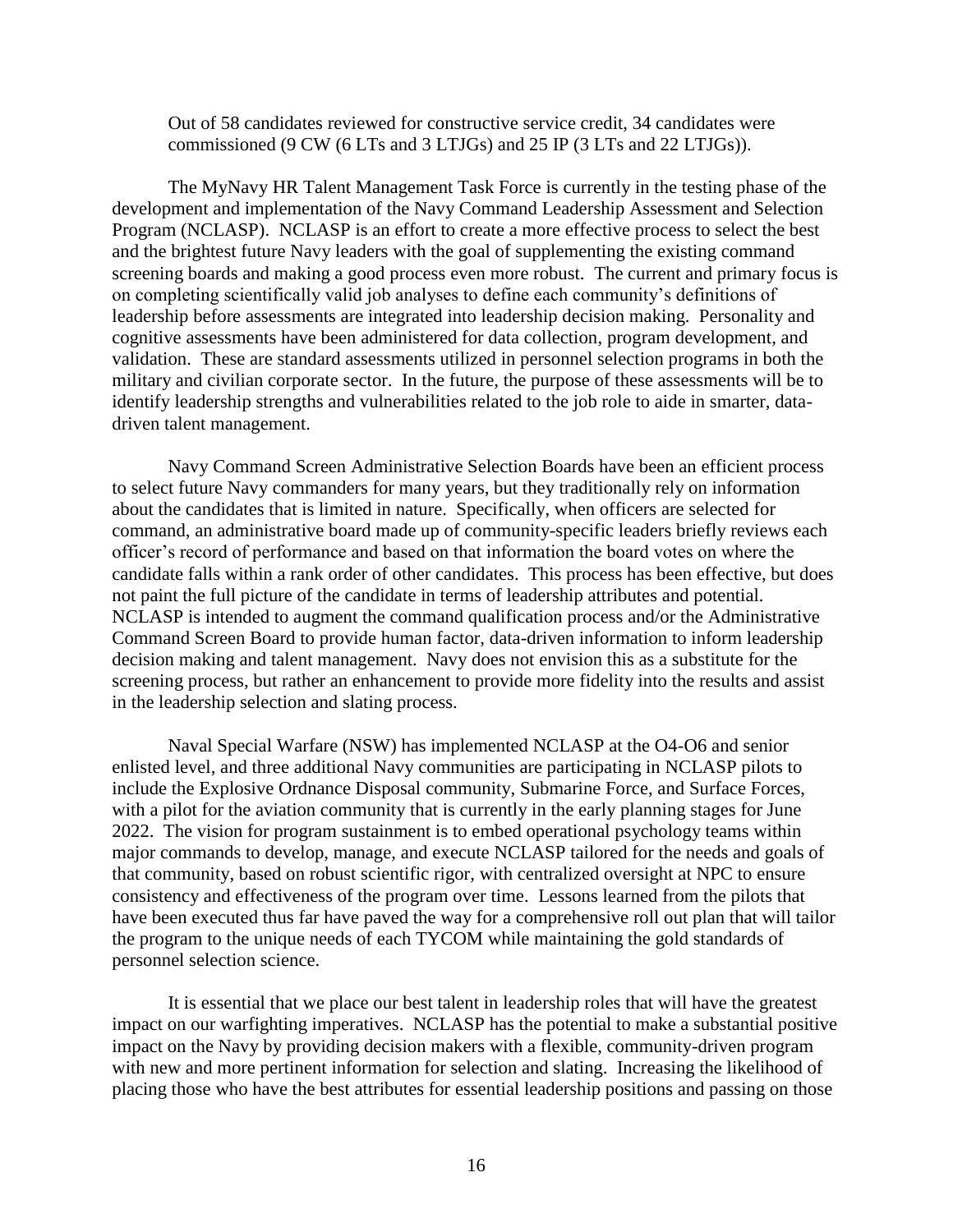who are least suited will ensure that the best leaders are selected for the right jobs. This will reduce the impact to the Fleet due to misconduct and toxic leadership, and promoting a culture of leadership that will produce an even stronger, more lethal Navy.

### **Officer Retention and Flag Officer Reductions**

Although officer continuation remains strong in meeting community milestone requirements, we are experiencing increased challenges in several critical communities. As in previous years, retention of aviation warfare officers in specific type/model/series platforms, conventional Surface Warfare Officer, submarine officers, and NSW officers remains challenging. Offering precisely targeted incentive pays and bonuses, coupled with non-monetary incentives, such as the Career Intermission Program, Dual Military Spouse Co-location and High School Senior Stabilization assignment policy, remains essential to maintaining and improving manning in these mission-essential specialties.

At the O-6 level, the opportunity for selection to flag officer is a retention tool that will be further reduced in 2023 as Navy reduces 14 billets in accordance with the reductions mandated in the FY17 NDAA, Navy's support to establish the Space Force, and the additional billet required for the special prosecutor mandated in the FY22 NDAA. Currently, of all the Services Navy has the lowest flag officer to O-6 ratio resulting in the lowest opportunity for selection to O-7. Following these reductions, this ratio will be even lower. By the end of 2022, Navy will have reduced more than nine percent of flag officer billets. These disproportionate cuts come at a high cost to maintaining operational readiness, impede Navy's efforts in an already challenging operational environment, and run counter to the demands of the long-term strategic competition the nation faces, which require more rather than less senior uniformed leadership and expertise in the dominant physical domain of concern, the maritime domain.

To the detriment of the Navy enterprise and the Joint Force, the reduction of one and two star Navy staff positions reduces development opportunities for junior warfighter flag officers and limits the enterprise expertise they can only gain outside of warfighting billets, in areas such as financial management, strategic plans and policy, strategic warfare, and operations analysis. This expertise is gained primarily in junior flag officer staff positions. Removing these eliminates development opportunities used to groom one and two star admirals for future positions as three and four star admirals.

The reduced number of flag officer billets has resulted in shifting work to other flag officers and Senior Executives, increasing demands on executive bandwidth and expanding span of control while forcing the double and triple hatting of positions. At present, nearly one third of the Navy's remaining 149 flag officer billets will be double or triple hatted with some positions having more than a dozen direct reports.

## **MAINTAINING OPERATIONAL READINESS**

MyNavy HR continues to focus our energy on ensuring the Fleet is properly manned. All of our efforts to attract, develop, and manage our Sailors are to build a Navy that can fight and win in long-term strategic competition.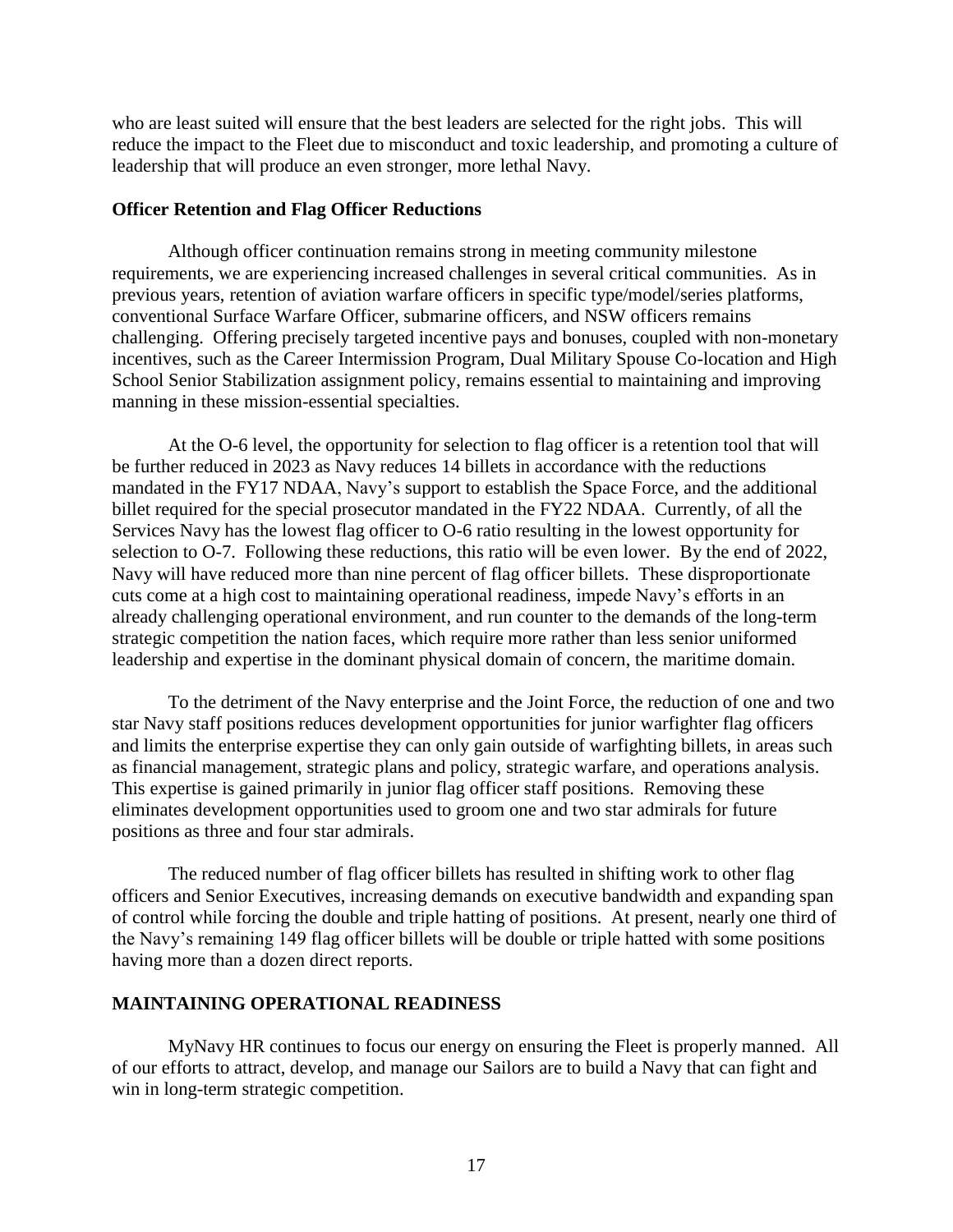# **End Strength**

Navy's AC personnel requirements are driven by platform investments and support capabilities that support the National Defense Strategy and maintain our warfighting advantage to defend our nation for decades to come. We concluded FY21 with 347,677 end strength, and are working to achieve the FY22 authorized end strength of 346,920. The President's FY23 budget request fully funds sustainment of Navy's required end strength of 346,300, which is essential to provide the Fleet with the capabilities to engage in any long-term strategic competition that threatens our security and way of life, support our ability to focus on readiness, capabilities, capacity, and our Sailors. Navy's strength comes from the efforts of the 346,300 Active and 57,700 Reserve Sailors and their families. This request reflects sustainment in military personnel requirements driven by Navy's force structure along with enabling and support required capabilities.

# **Fleet Manning**

The number of Sailors on operational sea duty in FY22 is at the highest level since 2014, and since 2017 Navy has 10,000 more Sailors at sea for all sea duty units. Additionally, we grew our accessions from ~31,000 in FY16 to a peak of ~40,000 in FY20 to man operational platforms, improving unit readiness and lethality. Since March 2020, Navy funded ~7,600 additional sea billets and has placed ~5,200 more Sailors in sea billets. Despite decreasing Force Structure, Navy will continue to fund more at-sea requirements to increase manning at sea.

As we continue to optimize our workforce and address shortfalls in the future, Navy is maximizing our talent and preserving flexibility and Sailor choice by transforming the Navy enlisted advancement and distribution systems into a market-driven, billet-based talent management system. Specifically:

- Increased enlistment bonuses for new accessions to combat a challenging recruiting environment and streamlined training pipelines to deliver a greater percentage of our recruits to sea duty faster. As of March 4, 2022, 22,342 Sailors are in the accession/student pipelines. We continue to closely monitor their progress to the Fleet, and Navy has gained significant efficiencies in our supply chain by reducing overall initial training attrition from 19 percent in FY18 to 11 percent in FY21, increasing our ability to send more trained and ready Sailors to the Fleet faster.
- Expanded the SRB program targeting retention in critical skills and paygrades as required.
- Implemented sea duty incentive pays and DMAP to better align sea duty tour lengths with the billet base and available sailors and increased use of High Year Tenure waivers to retain Sailors who would otherwise be forced to separate if they chose to accept a sea duty assignment.
- Expanded A2P opportunities across the force with focus on filling on high priority and sea intensive billets.
- Implemented senior enlisted optimization to manually correct misalignments by taking Sailor and Navy needs into account to reassign E7-E9 Sailors to billets commensurate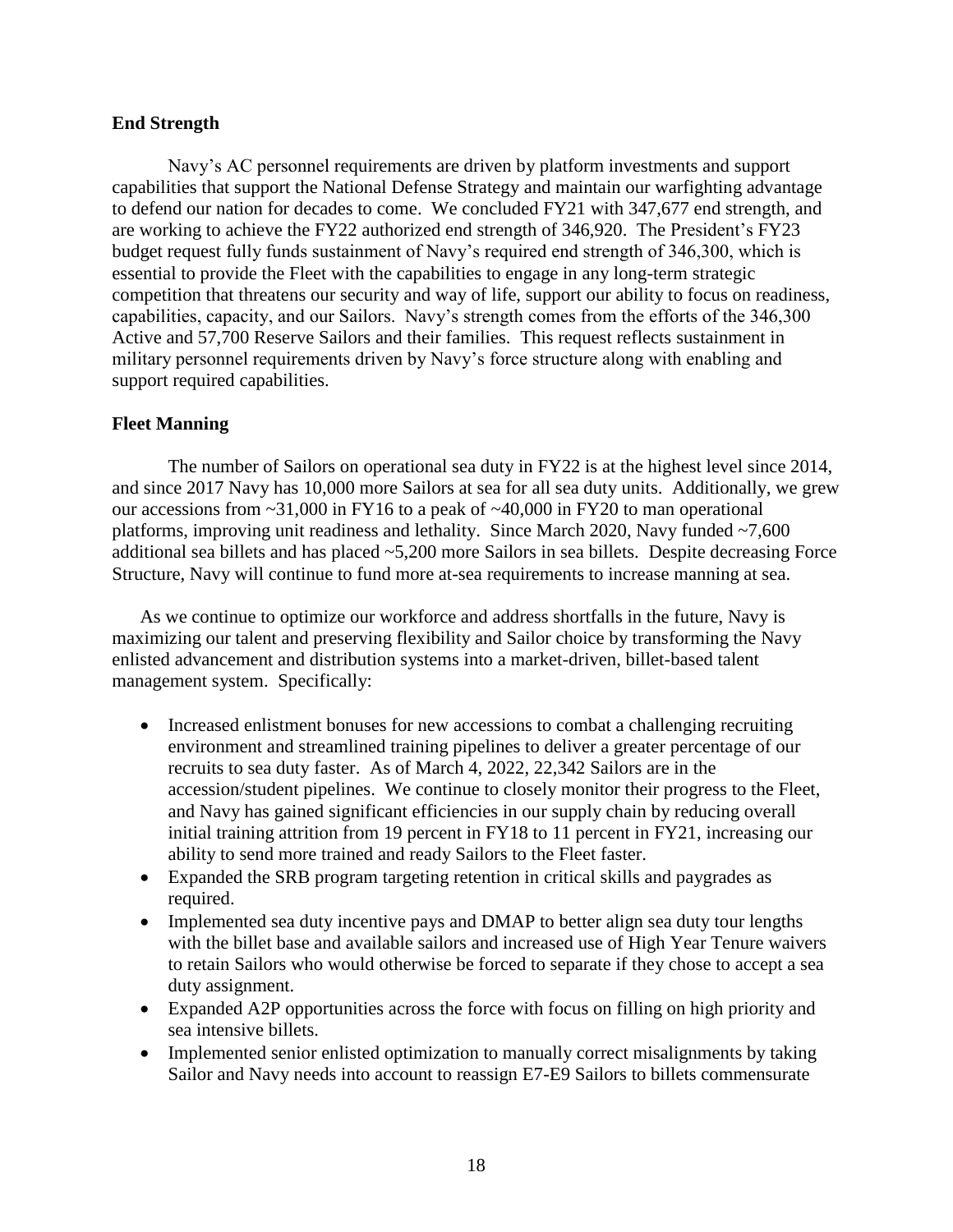with their rank to ensure the most experienced Sailors are aligned to billets that need their training, leadership, and experience based on real-time fleet priorities.

We will continue to experience shortfalls in Fleet manning as we implement new force management levers to address some of the systemic issues in our current closed-loop military manpower and personnel system, but we remain committed to investing in manpower and implementing policies to improve and sustain fleet readiness.

### **Reserve Activations**

In partnership with the Chief of Navy Reserve, we are aligning Navy's reserve activation processes with national strategic priorities and the Navy's force design. We use our RC for critical roles based on the member's reserve billet and tailored training rather than as Individual Augmentees (IA). We developed the adaptive mobilization construct to accelerate delivery of decisive capability to the fight. Adaptive Mobilization increases reserve mobilization throughput by distributing activation processes across Navy Reserve Activities. Aligning reserve mobilizations to Navy's force design rather than IA requirements, improving activation processing efficiency, and increasing the standing mobilization readiness of our forces will contribute to more effective strategic deterrence in competition and a more lethal Navy in conflict.

## **MYNAVY HR SERVICE DELIVERY**

After attracting, developing, and managing our talent to man the Fleet, we must provide Sailors and their families with better human resources services delivery. Our transformation efforts continue to progress by replacing decades' worth of unchanged processes and outdated technology with a modern, world-class personnel services delivery system. Although transformation on this scale takes time, in 2021 we made significant progress toward our future state vision. Throughout FY21, we continued to develop and refine the HR Tiered Service Delivery Model to enable MyNavy Career Center (MNCC) to better serve Sailors.

### **MyNavy Career Center**

In FY21, the MyNavy HR MNCC was established as a one-star command, merging the Pay and Personnel Management Department, Human Resources Service Center, and Navy Pay and Personnel Support Center into one organization to better serve Sailors and their families with top-notch customer service for personnel and pay transactions. Additionally, the Command Pay and Personnel Administrator (CPPA) Pro Cell was established at the Human Resources Service Center (HRSC) to assist CPPAs and command triads throughout the Navy by providing training and information, transparency into pay and personnel transactions, travel voucher breakdown, and mission critical Government Travel Charge Card authorizations and assistance with case resolution.